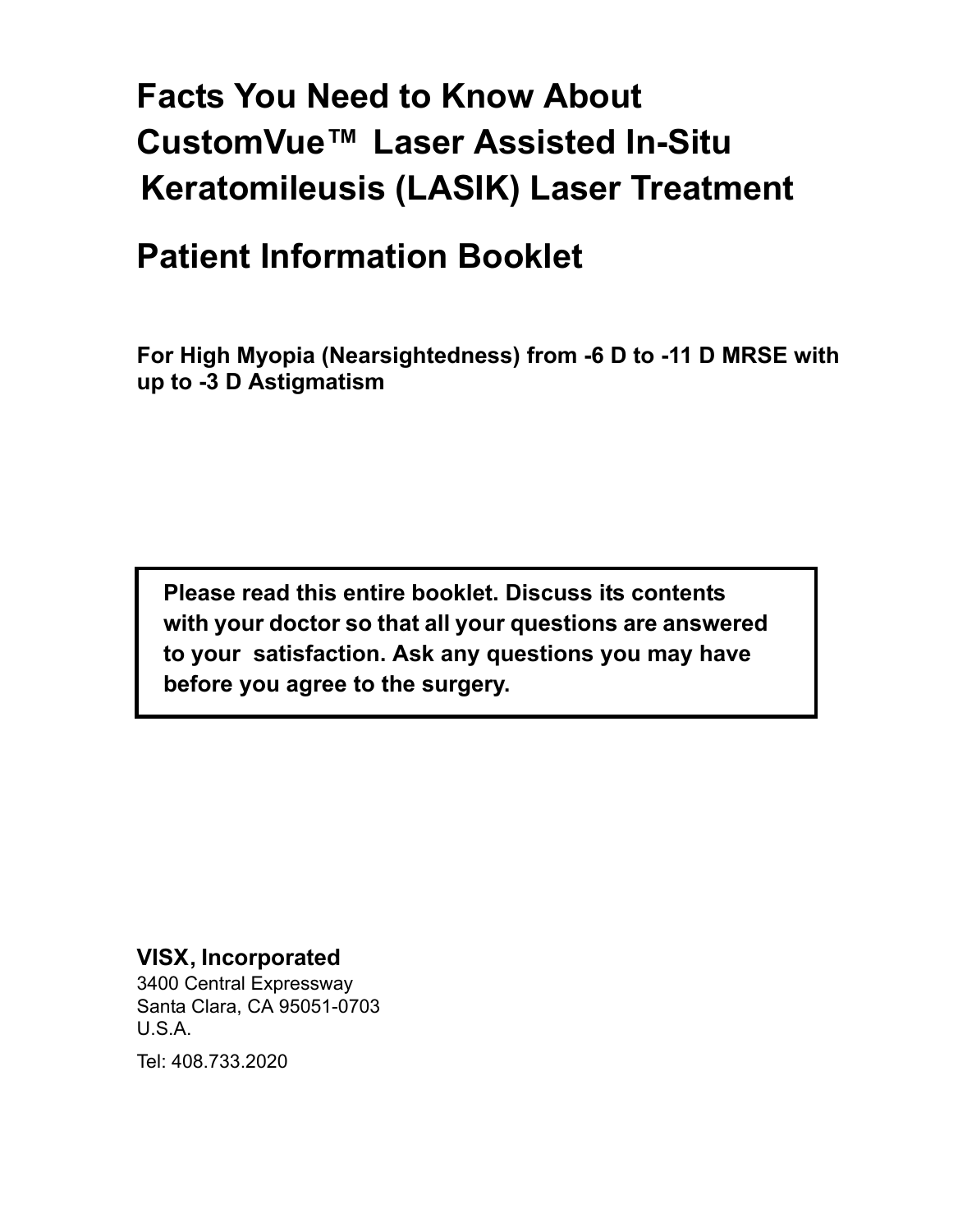© Copyright 2005 by VISX, Incorporated All Rights Reserved

VISX®, VisionKey®, ActiveTrak®, WaveScan®, WaveScan WaveFront®, and WavePrint® are registered trademarks of VISX, Incorporated.

CustomVue™ and STAR S4™ are trademarks of VISX, Incorporated.

Accutane® is a registered trademark of Hoffmann-La Roche Inc. Cordarone® is a registered trademark of Sanofi-Synthelabo, Inc. Imitrex® is a registered trademark of GlaxoSmithKline.

No part of this publication may be reproduced or transmitted in any form or by any means, electronic or mechanical, including photocopying, recording, or any information storage and retrieval system, without permission in writing from VISX, Incorporated.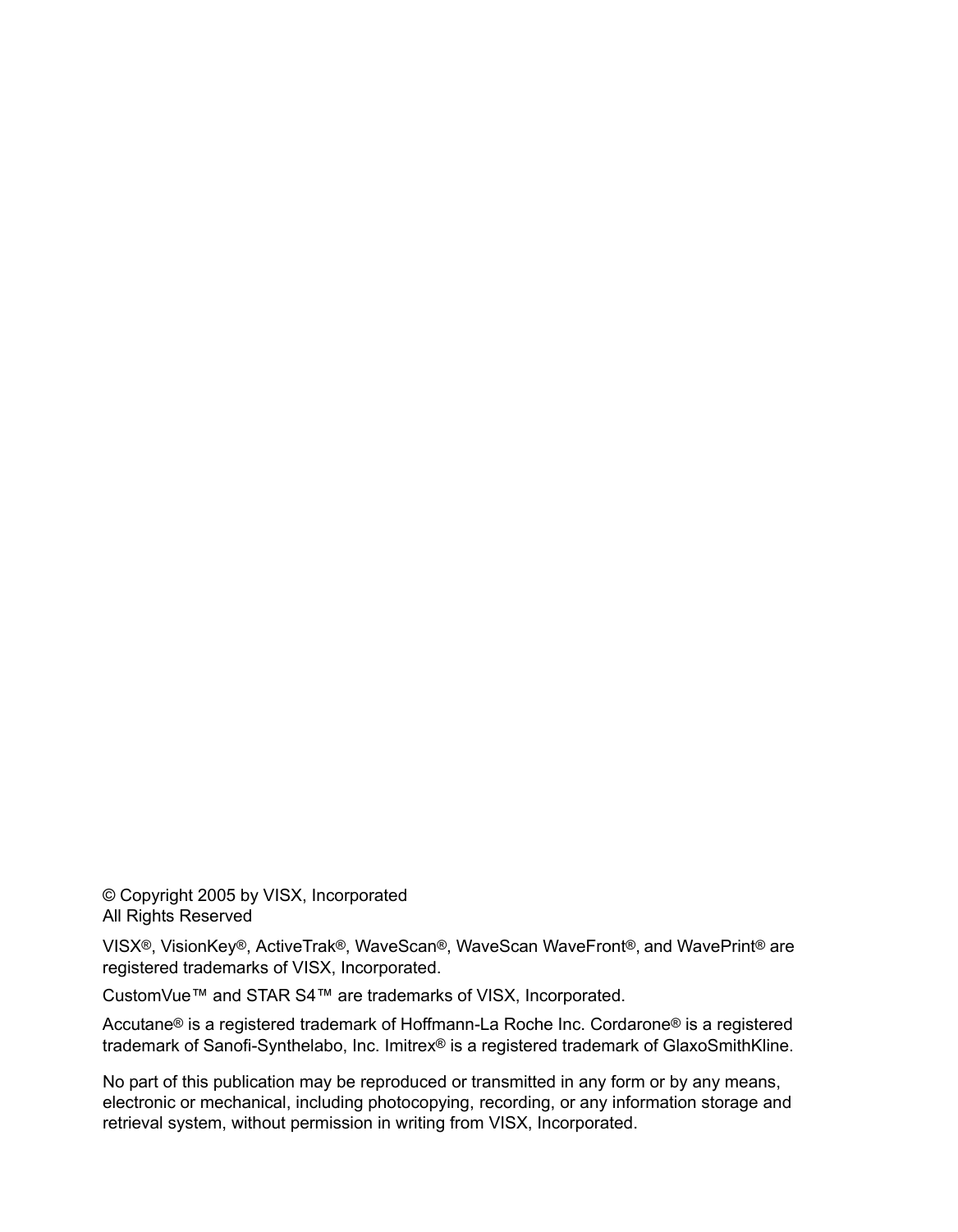# **Table of Contents**

| How Refractive (Wavefront) Errors Affect Your Vision 2        |    |
|---------------------------------------------------------------|----|
|                                                               |    |
| How the CustomVue <sup>™</sup> LASIK Procedure Works 5        |    |
| The VISX WaveScan WaveFront <sup>®</sup> System  6            |    |
|                                                               |    |
|                                                               |    |
|                                                               |    |
| Visual Acuity Without Glasses After Treatment 8               |    |
| <b>Visual Acuity Without Glasses After Treatment and With</b> |    |
| Patient Quality of Vision Comparison                          | 10 |
|                                                               | 11 |
| <b>CONTRAINDICATIONS - When Can't You Have LASIK?</b>         | 12 |
| What Warnings and Other Information Do You Need to            | 13 |
|                                                               | 13 |
|                                                               | 14 |
|                                                               | 15 |
| Visual Acuity With Glasses After Treatment                    | 15 |
| Change in Visual Acuity With Glasses After Treatment          | 16 |
|                                                               | 16 |
| Adverse Events and Complications                              | 17 |
| Patient Symptoms After CustomVue Treatment                    | 18 |
| The First Week Following Surgery                              | 19 |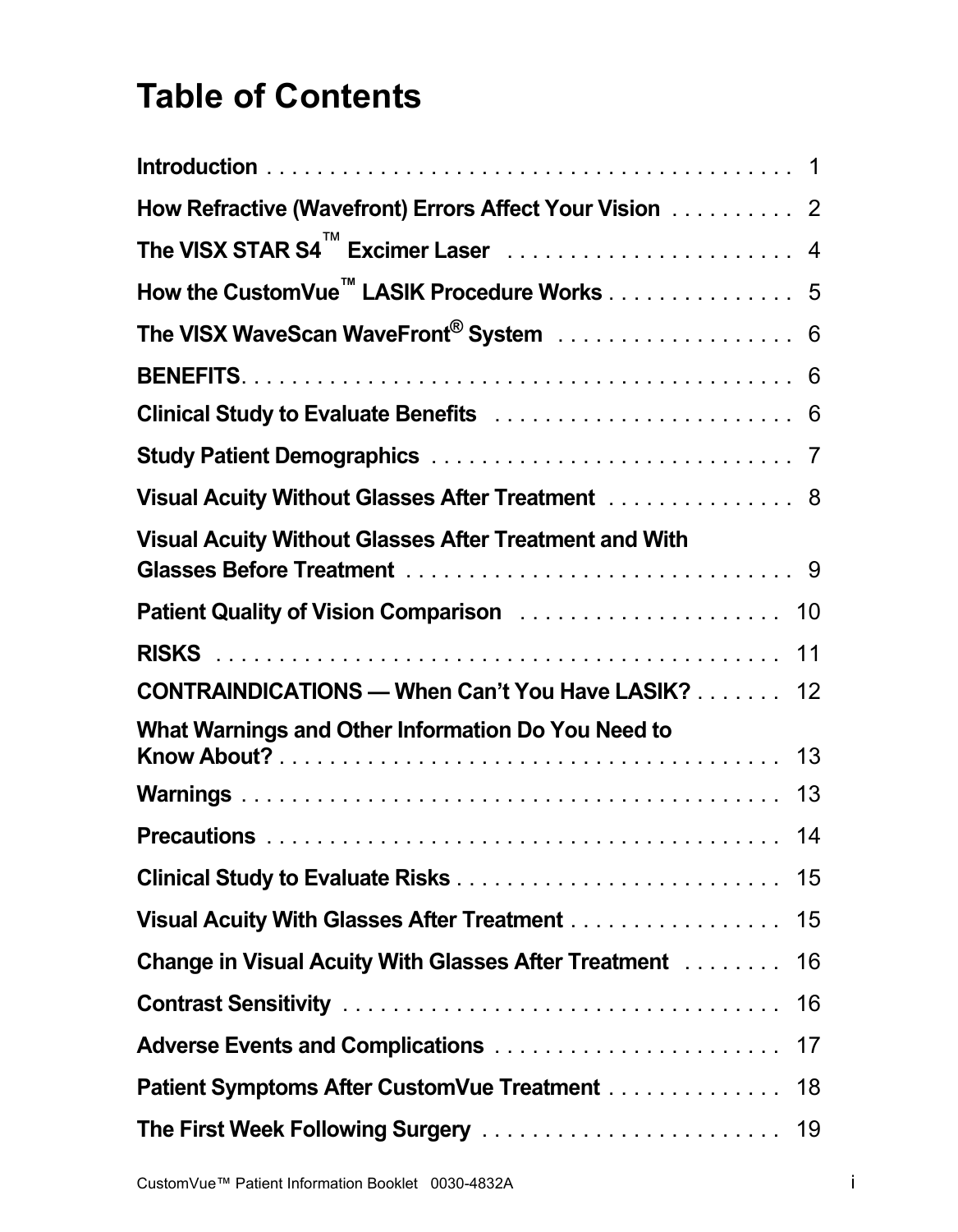| The First Two To Six Months Following Surgery 19              |
|---------------------------------------------------------------|
| Are You A Good Candidate For CustomVue <sup>™</sup> LASIK? 20 |
|                                                               |
|                                                               |
|                                                               |
|                                                               |
|                                                               |
|                                                               |
|                                                               |
|                                                               |
|                                                               |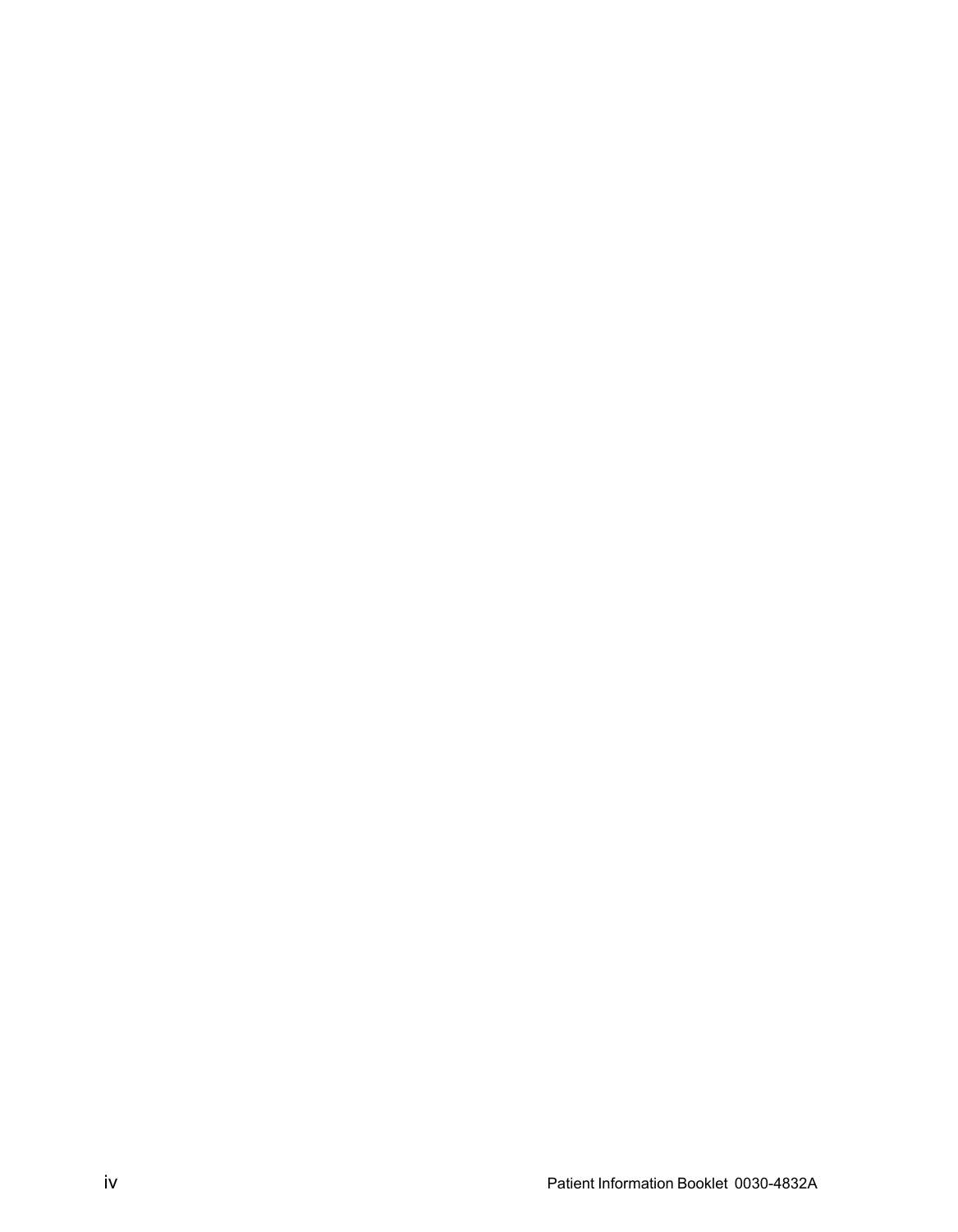### <span id="page-6-0"></span>**Introduction**

Your doctor and VISX, Incorporated provide the information in this booklet to help you decide whether to have a CustomVue™ LASIK treatment. CustomVue LASIK (laser assisted *in situ* keratomileusis) may be used to correct, or partly correct, high levels of myopia (nearsightedness) with and without astigmatism.

Some other ways to correct your vision are by wearing glasses or contact lenses, or by undergoing other kinds of laser refractive surgery such as non-custom LASIK or PRK (photorefractive keratectomy). Other surgical procedures that do not use a laser such as RK (radial keratotomy) and ALK (automated lamellar keratectomy) may also be an option.

Please read this booklet completely. Discuss any questions with your doctor before you decide if CustomVue LASIK is right for you. Only an eye care professional trained in laser vision correction can determine whether you are a suitable candidate. Some people, such as military pilots, have job-related vision requirements that cannot be met by having LASIK.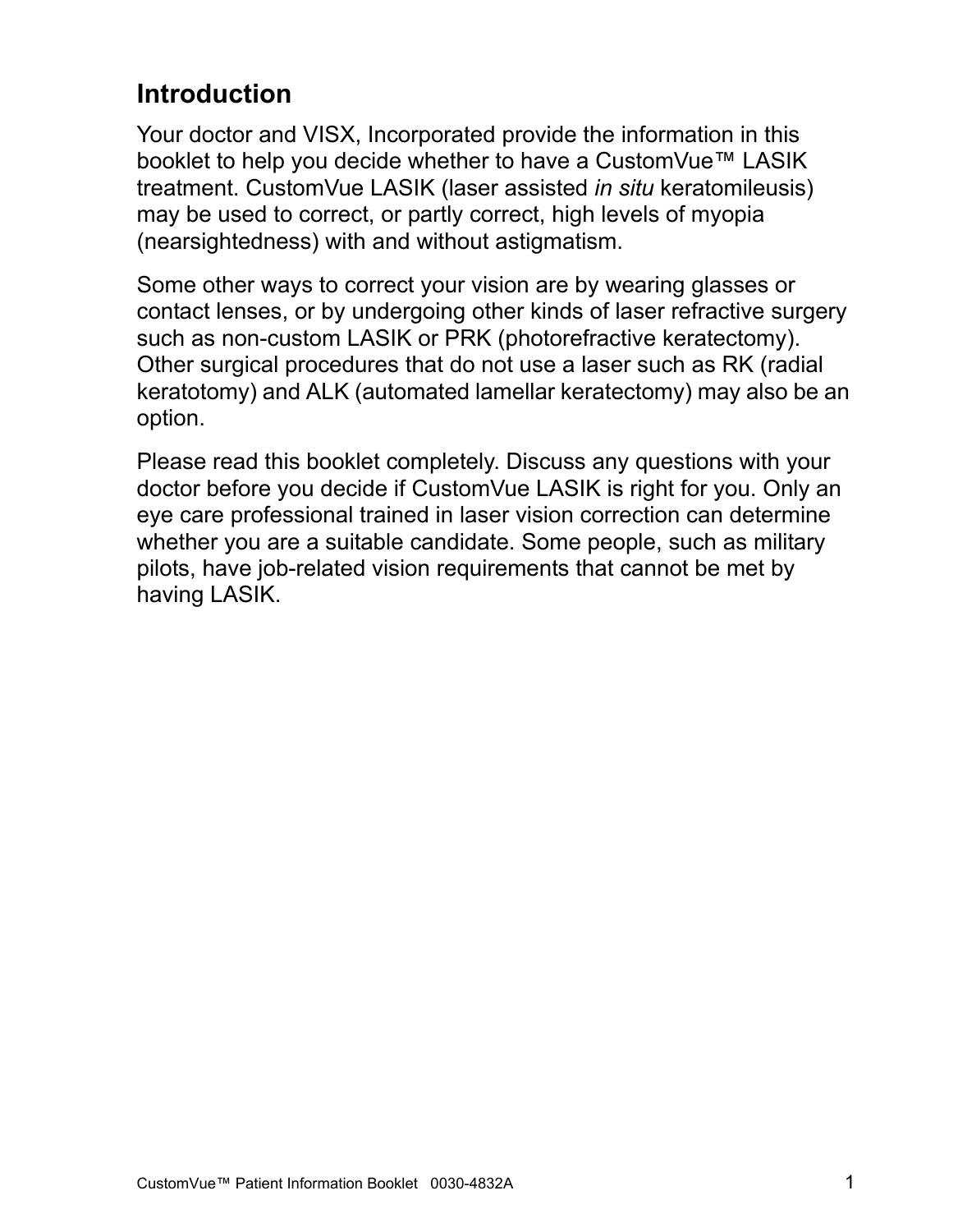## <span id="page-7-0"></span>**How Refractive (Wavefront) Errors Affect Your Vision**

The cornea and lens of the eye focus rays of light by bending (or refracting) them to focus an image on the retina at the back of the eye, much like a camera focuses images onto film.



**Figure 1: On the left is a diagram showing how the eye focuses light rays to create a sharp image on the retina. The corresponding wavefront map of an ideal eye is displayed on the right.**

The above figure shows an ideal eye with no focusing imperfections. All of the rays of light traveling through the eye focus to a single point on the retina at the back of the eye.

In reality, all eyes have some degree of imperfections. One way to measure the focusing errors of an eye is to measure the *wavefront* of the eye. This can be done with an instrument like the VISX WaveScan WaveFront® System. The wavefront map is a picture of the rays of light as they travel through the eye. The WaveScan® System measures the wavefront errors by measuring light as it reflects out of the eye with a camera sensor.

The wavefront of a perfect eye has a flat surface because all of the light rays travel uniformly through the eye, as shown in figure 1. The wavefront of an eye with imperfections is curved or wavy because some light rays reach the retina before others, and some rays strike different locations on the retina than others. Wavefront errors include both simple and complex focusing errors. The simple wavefront errors, which can be corrected with curved lenses (e.g., glasses or contact lenses,) are also called *refractive errors* and include *myopia and astigmatism*.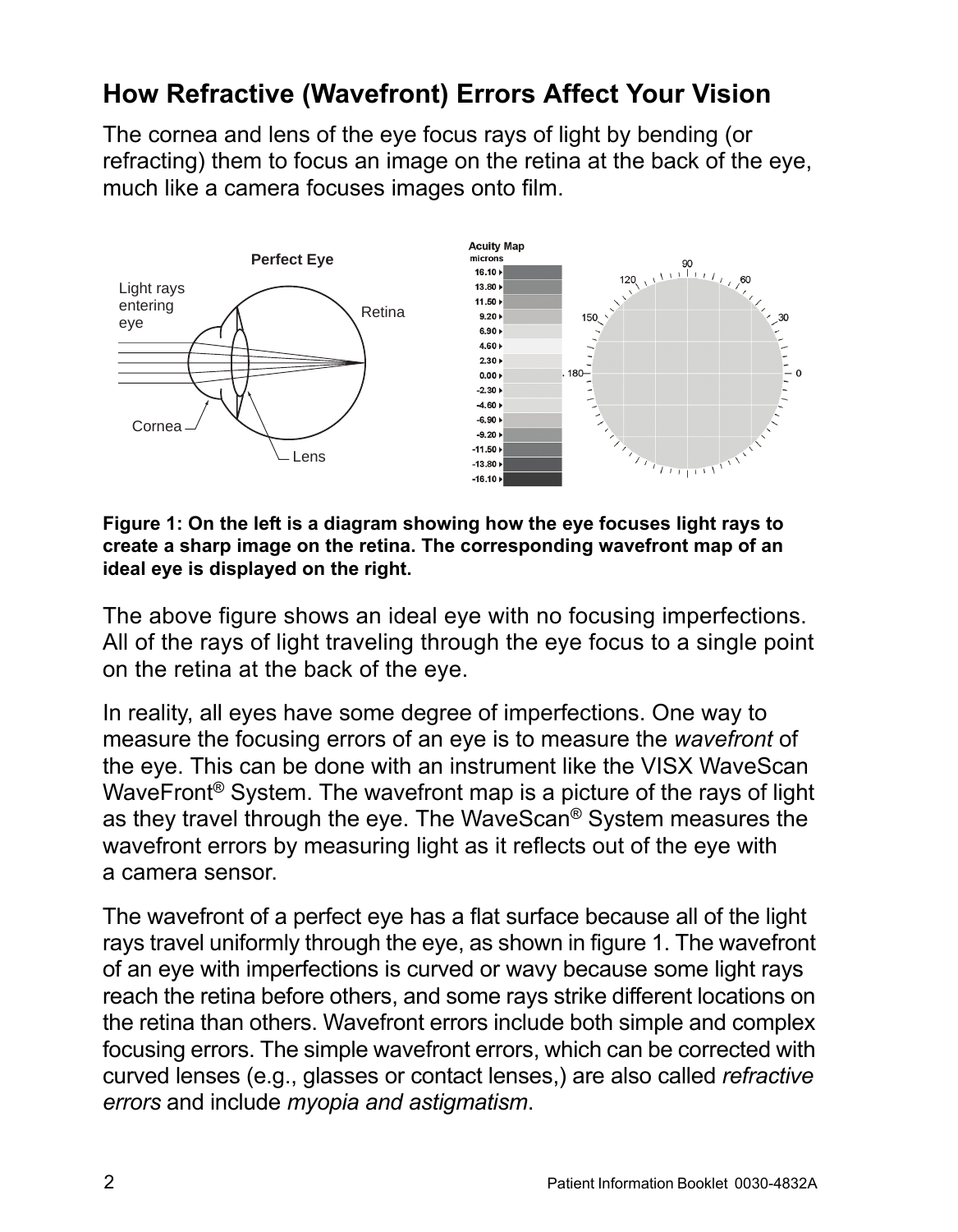Myopia (nearsightedness) usually starts in childhood and gets progressively worse through adolescence. It usually stops changing by the late teens, but it can sometimes continue to get worse into the mid-twenties. Nearsighted (or myopic) eyes bend light too much so that light rays focus to a single spot in front of the retina. Things that are far away look blurry because the rays are spread apart instead of focused when they strike the retina.



**Figure 2: On the left is a diagram of a nearsighted eye showing the light rays focusing in front of the retina. The corresponding wavefront of a myopic eye shows a curved wavefront surface. The height difference between center and edge is indicated by the change in grayscale.**

Astigmatism causes the rays of light entering through different parts of the eye to focus unequally so that they do not ever form a single spot. Some rays may focus on the retina, but other rays focus in front of the retina. Things look blurry because images are not ever focused clearly on the retina.



Grid spacing: 1 mm.

**Figure 3: On the left is a diagram of an astigmatic eye showing light rays that do not ever come to a focus at one point. The corresponding wavefront map for this eye shows a surface that is curved more in one direction than the other.**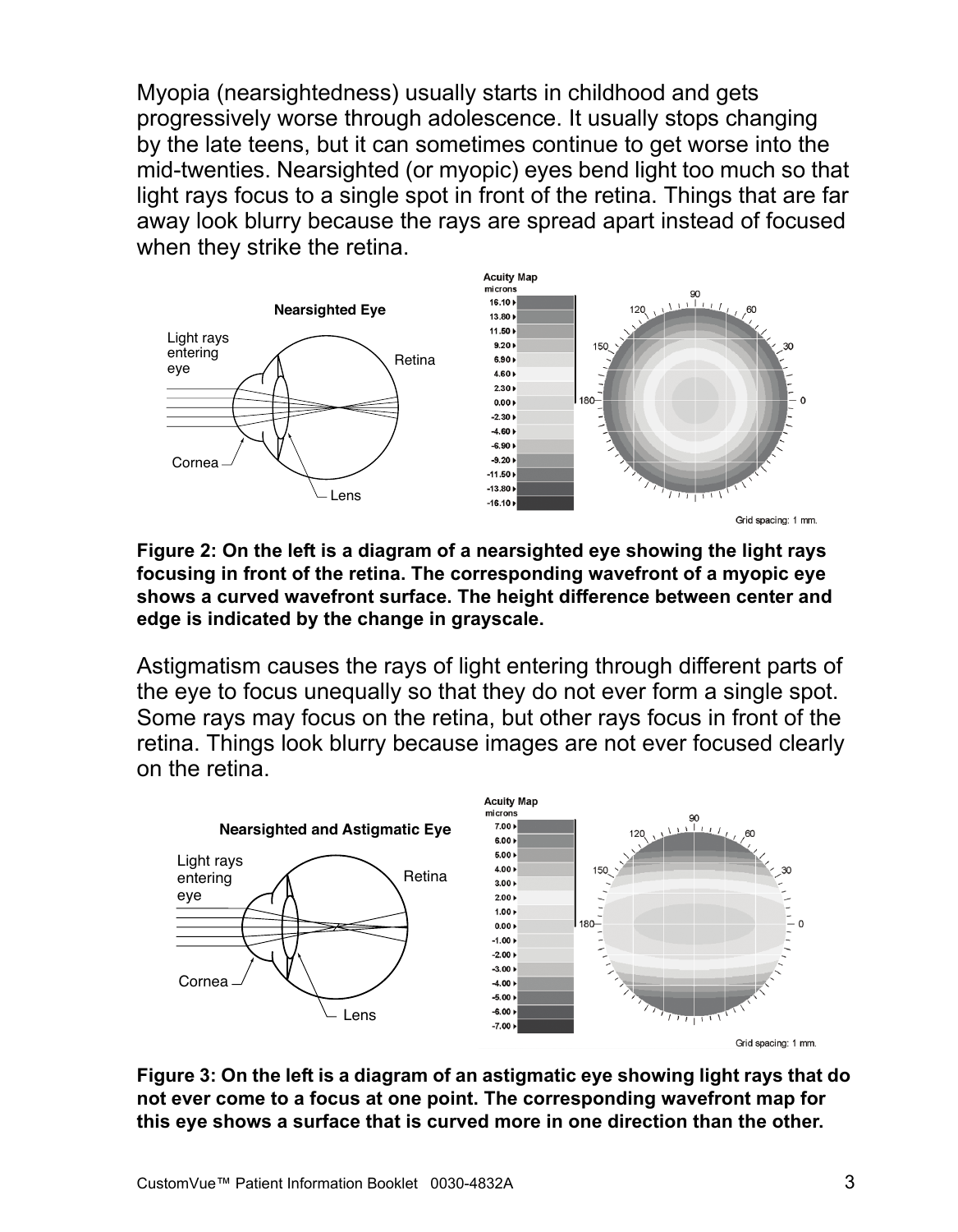The WaveScan® System can also measure complex focusing errors. On the left in figure 4 is a map of all wavefront errors and on the right is a map showing just the complex errors. The combination of simple and complex wavefront errors in any eye is unique. The CustomVue™ treatment is "custom" because it includes information from the WaveScan System that is more individualized than what a doctor uses to program a non-custom treatment.



**Figure 4: On the left is a wavefront map of all wavefront errors and on the right is a wavefront map showing only the complex errors.**

## <span id="page-9-0"></span>**The VISX STAR S4**™ **Excimer Laser**

The excimer laser produces a beam of cool ultraviolet light. The doctor programs your information into a computer that controls the laser. The laser produces a series of rapid pulses that remove small and precise amounts of corneal tissue. Excimer laser light does not penetrate into the eye and leaves other eye structures (iris, lens, retina) undisturbed.

The laser also contains an auto-centering eye tracking system which will align the treatment and automatically compensate for many of your eye movements during the CustomVue treatment.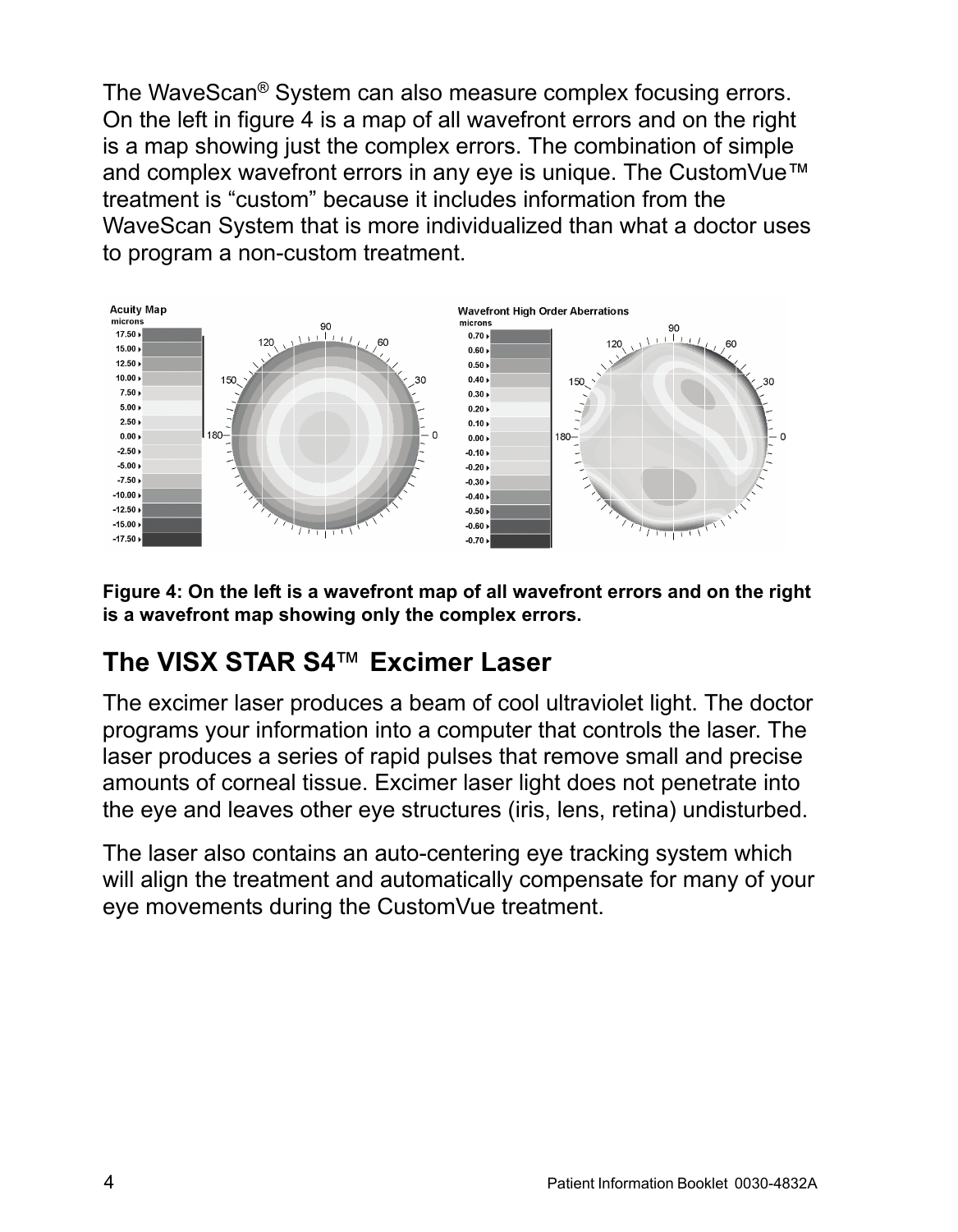## <span id="page-10-0"></span>**How the CustomVue™ LASIK Procedure Works**

LASIK is a laser surgery technique used to correct refractive errors of the eye including nearsightedness and astigmatism. Before activating the laser, the doctor creates a flap on your cornea using a *microkeratome*. A microkeratome is a tool with a blade (or laser) that cuts a circular flap of tissue from the surface of the cornea. The doctor lifts the flap and folds it out of the way of the laser. After the laser finishes, the doctor repositions the flap. VISX does not manufacture the microkeratome that your surgeon uses.



To correct myopia, the cornea needs to be flatter, so the laser removes more tissue from the center than the edge. When there is astigmatism, the eye is flattened more along one axis (e.g., vertical) than in the other **is removed.**

(e.g., horizontal). The doctor creates a unique treatment plan from the WaveScan® System to guide the laser. The laser removes tissue from the eye according to the treatment plan.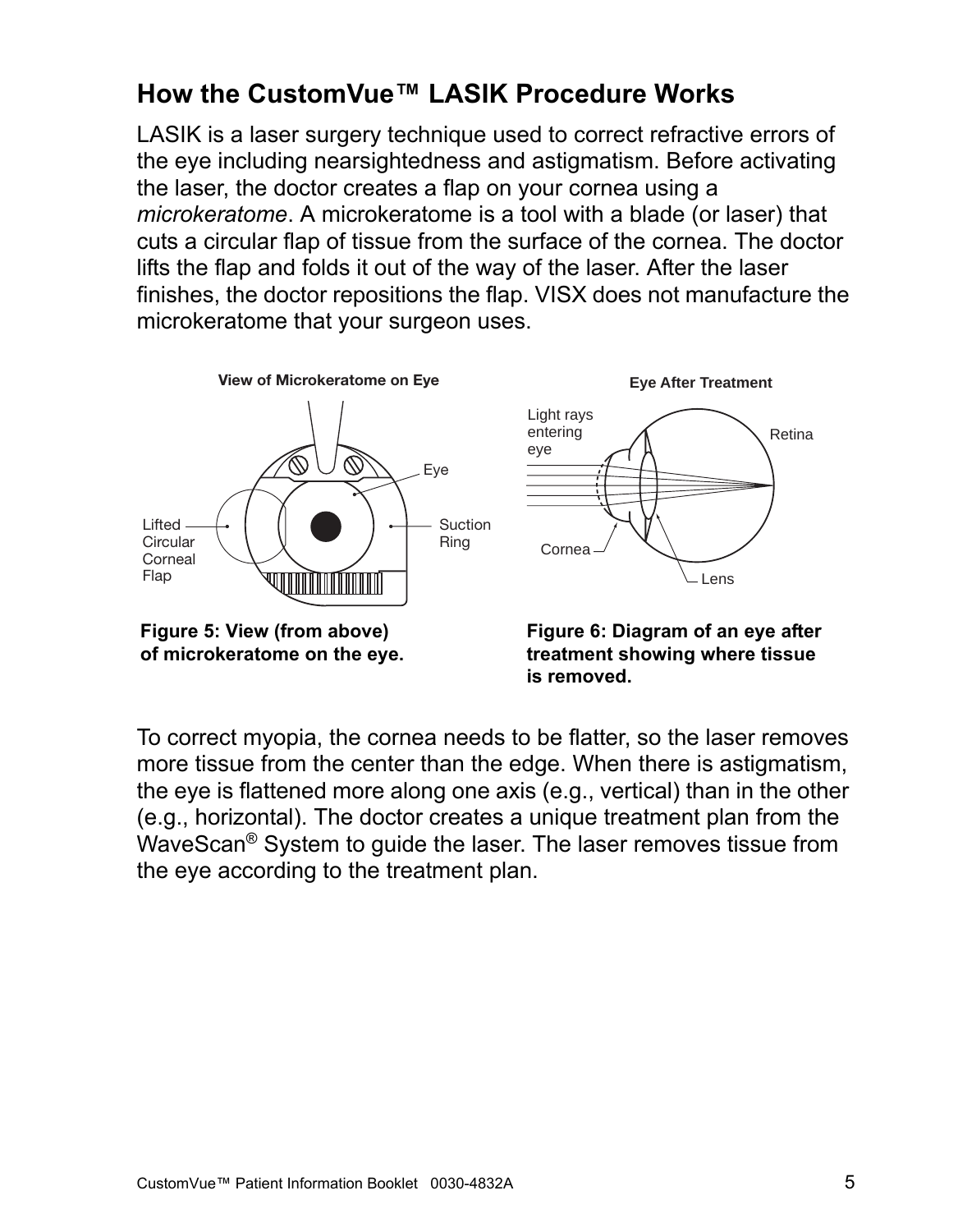# <span id="page-11-0"></span>**The VISX WaveScan WaveFront**® **System**

Before your CustomVue™ LASIK treatment is programmed into the laser, you must have one or more WavePrint® measurements taken by the WaveScan® System. The WaveScan System is a tabletop diagnostic system that measures your eyes with specialized cameras. You will sit in front of the WaveScan System and look at a light through an opening in the system while it scans your eye. Your doctor may take more than one measurement and then choose the most appropriate measurement to use as the basis for the CustomVue LASIK treatment. The doctor will also take other routine measurements of your vision to help design your treatment.

# <span id="page-11-1"></span>**BENEFITS**

CustomVue LASIK treatment for high myopia can correct from -6 to -11 diopters (D) of nearsightedness with up to -3 diopters of astigmatism. If you have nearsightedness within this range, CustomVue LASIK treatment may help you to see clearly distant objects without eyeglasses or contact lenses.

# <span id="page-11-2"></span>**Clinical Study to Evaluate Benefits**

A clinical study was conducted to evaluate the benefits and risks of CustomVue LASIK. This study involved 184 eyes of 94 patients. This study was initiated at seven U.S. centers in March 2004. The last patient in this study was treated in August 2004. The study results shown in this booklet include all the available reported outcomes on these patients through May 2005. Each table lists the number of eyes (N) for which data were available at the reported time point.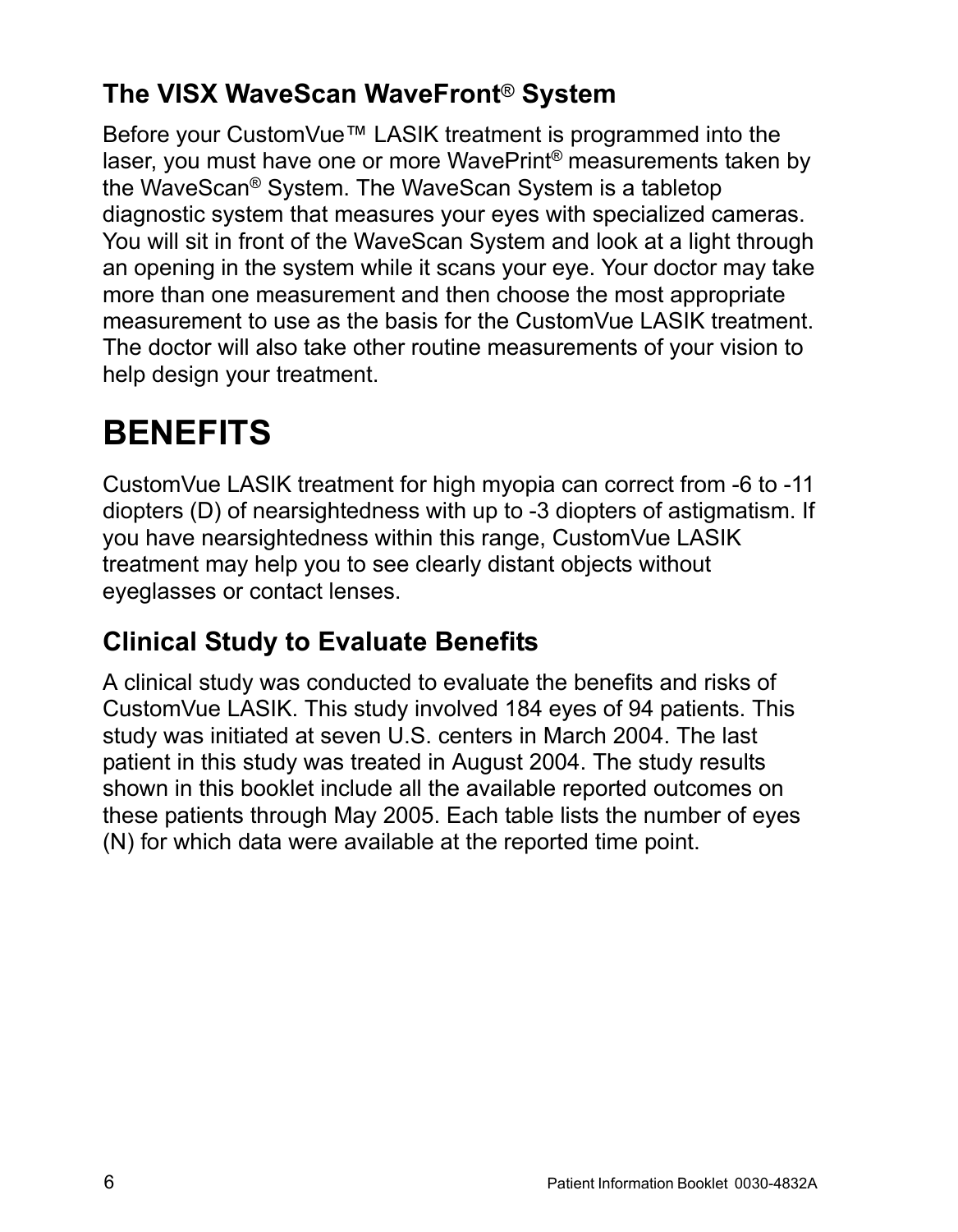## <span id="page-12-0"></span>**Study Patient Demographics**

Table [1](#page-12-1) lists the age, gender, race, and contact lens history of patients in this study.

| Age                         | Average<br>Range       | 36 ±7 years<br>23 to 55 years |
|-----------------------------|------------------------|-------------------------------|
| Gender                      | Male                   | 47%                           |
|                             | Female                 | 53%                           |
| Race                        | Caucasian              | 73%                           |
|                             | Asian/Pacific Islander | 10%                           |
|                             | African American       | 2%                            |
|                             | Hispanic               | 11%                           |
|                             | Other <sup>*</sup>     | 4%                            |
| <b>Contact Lens History</b> | None                   | 14%                           |
|                             | Soft                   | 75%                           |
|                             | Hard                   | 12%                           |

<span id="page-12-1"></span>

\*"Other" classifications of race include: Hispanic/American Indian, Persian, and Indian.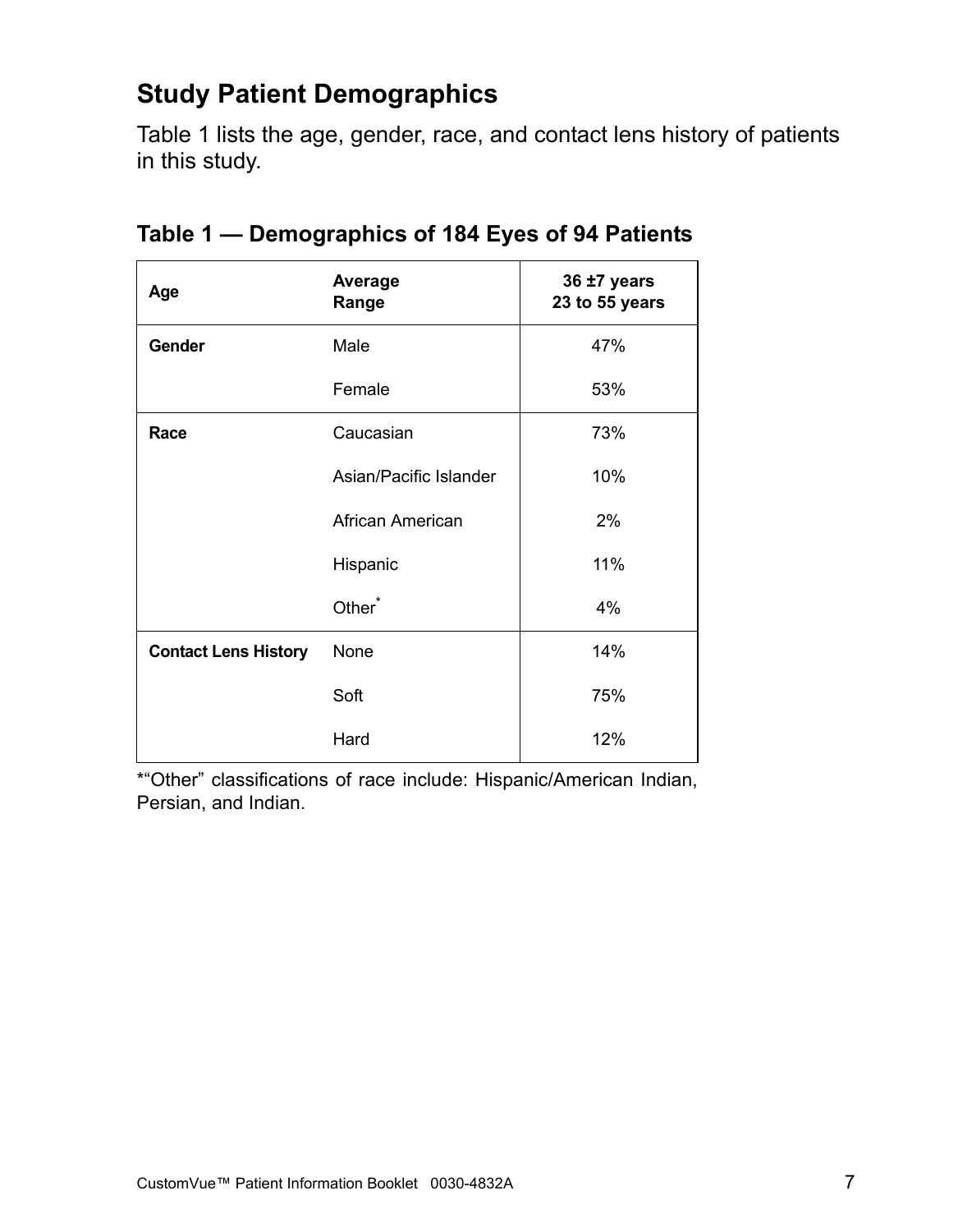## <span id="page-13-0"></span>**Visual Acuity Without Glasses After Treatment**

Visual acuity measures the sharpness of vision using a letter chart. Table [2](#page-13-1) shows that six months after the treatment, 84% of study patients saw 20/20 or better *without* glasses while 98% of study patients saw 20/40 or better. A visual acuity of 20/40 or better is the standard requirement in most states for you to drive without any glasses or contact lenses.

| <b>Time After Treatment</b> | 1 Month<br>n=184 | 3 Months<br>$n = 180$ | <b>6 Months</b><br>$n = 178$ | 9 Months<br>$n = 170$ | 12<br><b>Months</b><br>$n = 107$ |
|-----------------------------|------------------|-----------------------|------------------------------|-----------------------|----------------------------------|
| 20/16 or better             | 52%              | 56%                   | 65%                          | 61%                   | 59%                              |
| 20/20 or better             | 85%              | 82%                   | 84%                          | 85%                   | 86%                              |
| 20/25 or better             | 92%              | 93%                   | 93%                          | 95%                   | 96%                              |
| 20/40 or better             | 99%              | 98%                   | 99%                          | 99%                   | 100%                             |

#### <span id="page-13-1"></span>**Table 2 — Visual Acuity** *Without* **Glasses After Treatment**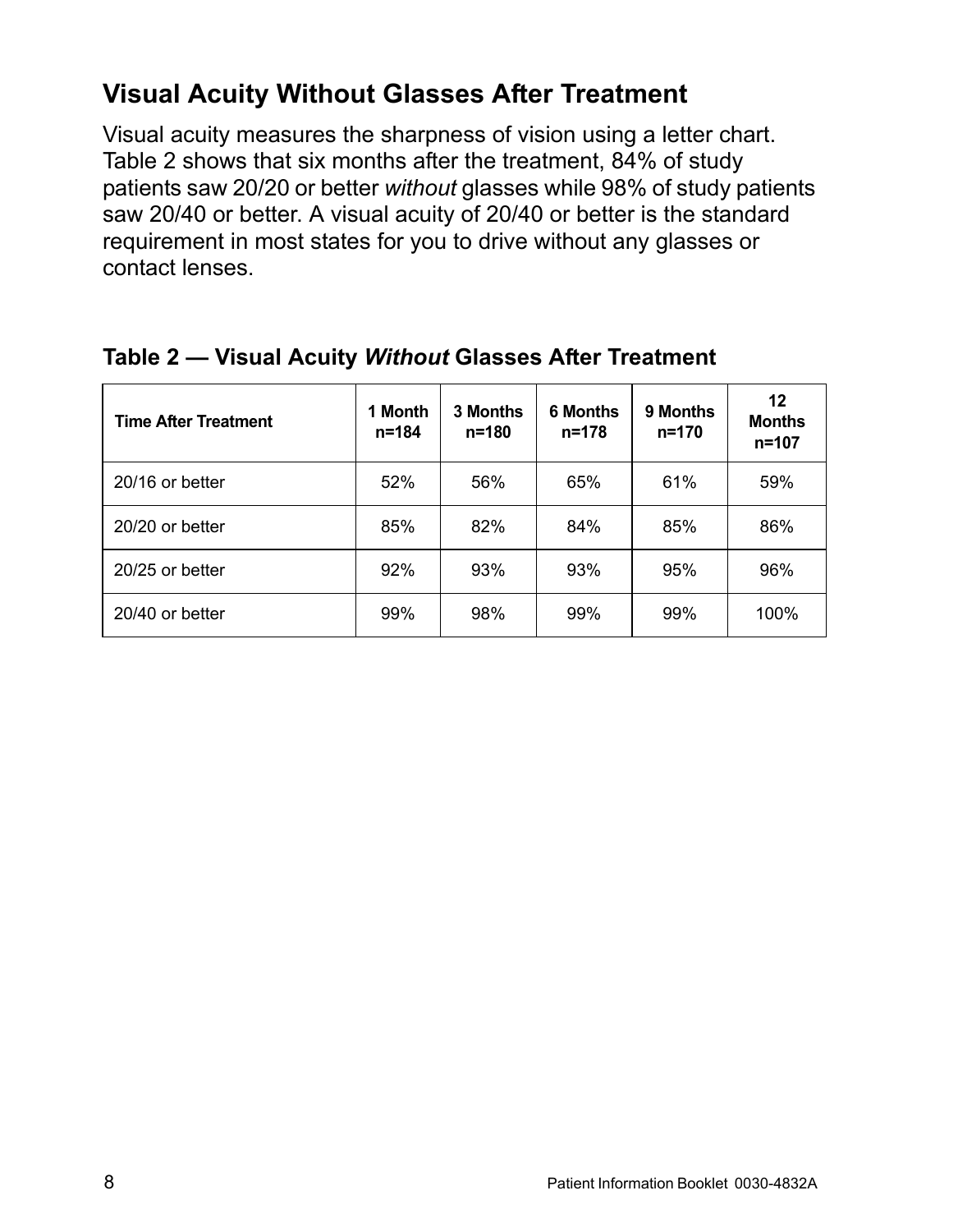### <span id="page-14-0"></span>**Visual Acuity Without Glasses After Treatment and With Glasses Before Treatment**

Table [3](#page-14-1) shows the relative number of lines (rows or letters) on the eye chart that patients could see before and after surgery. Seventy-eight percent (78%) of the patients saw as well or better *without* glasses 6 months after CustomVue™ treatment as *with* glasses before treatment.

| <b>Time After Treatment</b> | 1 Month<br>n=184 | 3 Months<br>$n = 180$ | <b>6 Months</b><br>n=178 | 9 Months<br>n=170 | 12<br><b>Months</b><br>$n = 107$ |
|-----------------------------|------------------|-----------------------|--------------------------|-------------------|----------------------------------|
| More than 2 lines better    | $0\%$            | $0\%$                 | $0\%$                    | $0\%$             | $0\%$                            |
| 2 lines better              | $1\%$            | $2\%$                 | 4%                       | 3%                | 2%                               |
| 1 line better               | 21%              | 23%                   | 34%                      | 29%               | 26%                              |
| Less than 1 line change     | 49%              | 46%                   | 40%                      | 44%               | 49%                              |
| 1 line worse                | 18%              | 18%                   | 10%                      | 17%               | 17%                              |
| 2 lines worse               | 5%               | 7%                    | 8%                       | 4%                | 5%                               |
| More than 2 lines worse     | 5%               | 3%                    | 3%                       | 4%                | 2%                               |

#### <span id="page-14-1"></span>**Table 3 — Visual Acuity** *Without* **Glasses After Treatment Compared to** *With* **Glasses Before Treatment**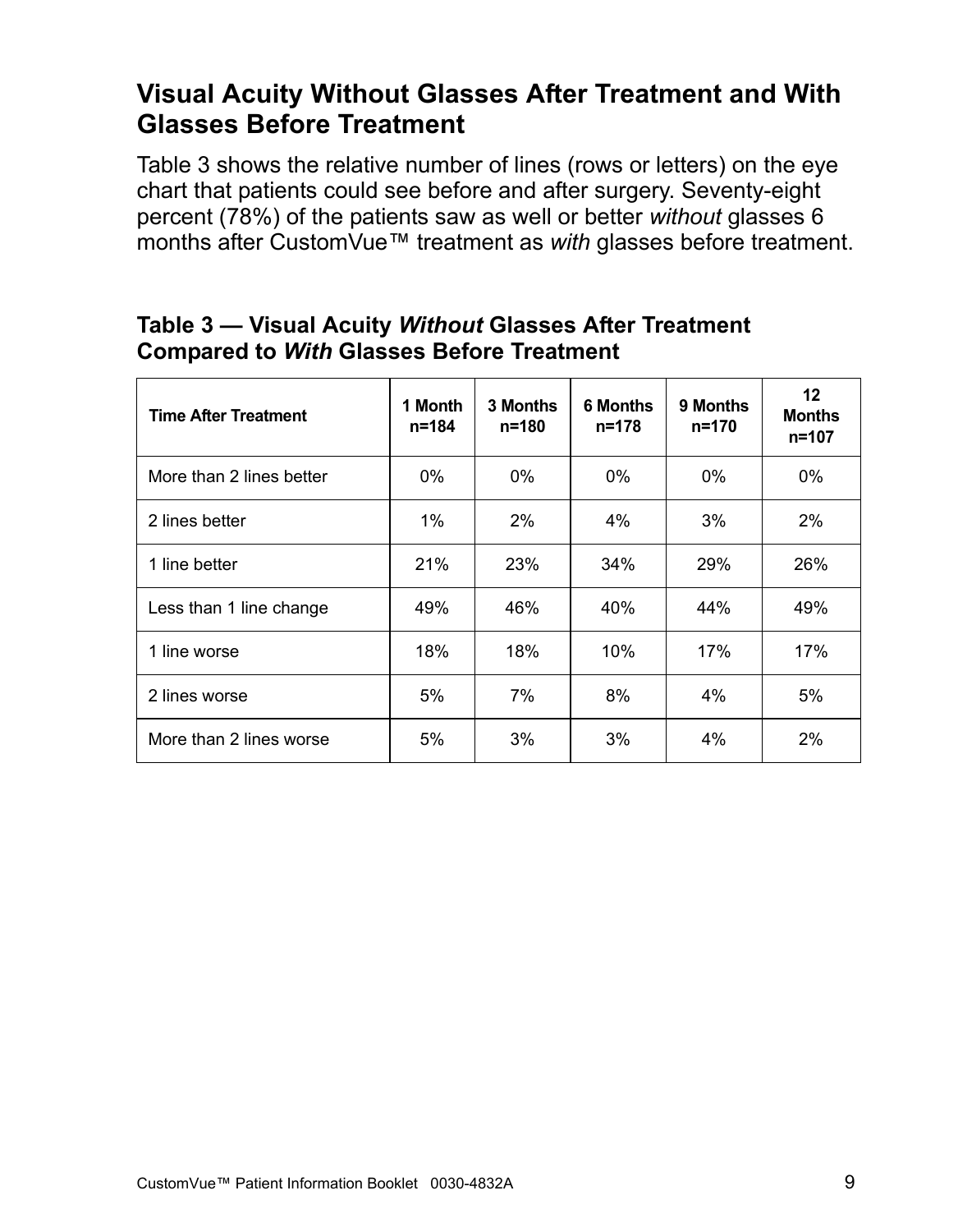### <span id="page-15-0"></span>**Patient Quality of Vision Comparison**

Patients were asked to evaluate their quality of vision before treatment with glasses and after the CustomVue™ treatment without glasses. Table [4](#page-15-1) lists the patient responses reported before treatment on 182 eyes and at 6 months after treatment on 176 eyes.

|                         | <b>Very Satisfied/</b><br><b>Satisfied</b> |                    | <b>Not Sure</b> |                    | <b>Somewhat</b><br><b>Dissatisfied/Very</b><br><b>Dissatisfied</b> |                    |
|-------------------------|--------------------------------------------|--------------------|-----------------|--------------------|--------------------------------------------------------------------|--------------------|
|                         | Pre-Op                                     | 6<br><b>Months</b> | Pre-Op          | 6<br><b>Months</b> | Pre-Op                                                             | 6<br><b>Months</b> |
| Sharpness and clarity   | 80%                                        | 88%                | 5%              | 3%                 | 15%                                                                | 9%                 |
| Consistency of vision   | 78%                                        | 93%                | 3%              | 3%                 | 19%                                                                | 5%                 |
| Daylight vision         | 87%                                        | 92%                | 2%              | 3%                 | 10%                                                                | 5%                 |
| Night vision            | 63%                                        | 81%                | 8%              | 7%                 | 29%                                                                | 13%                |
| Night vision with glare | 52%                                        | 68%                | 12%             | 13%                | 36%                                                                | 19%                |

<span id="page-15-1"></span>**Table 4 — Quality of Vision Before and After Treatment**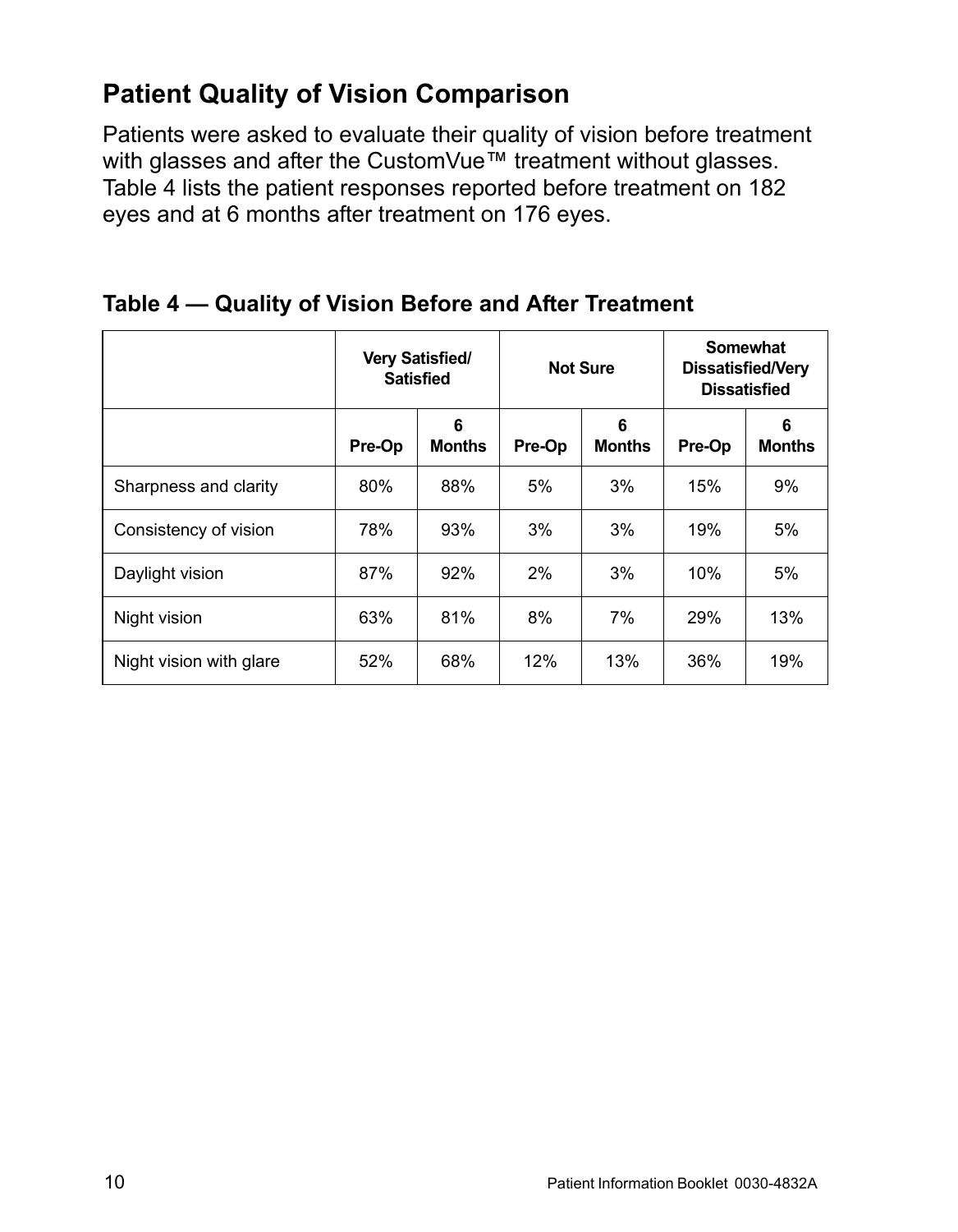Table 5 shows the percentage of eyes whose quality of vision improved, did not change, and worsened after treatment, for 176 patients at 6 months. Patients rated their satisfaction on a 5-level scale. An improvement or worsening reflects a change of 2 or more levels.

#### **Table 5 — Change in Quality of Vision for Vision** *without* **Glasses After Treatment Compared to Vision** *with* **Glasses Before Treatment**

|                         | 6 Months n=176 |           |        |  |  |
|-------------------------|----------------|-----------|--------|--|--|
|                         | <b>Improve</b> | No Change | Worsen |  |  |
| Sharpness and clarity   | 16%            | 76%       | 8%     |  |  |
| Consistency of vision   | 18%            | 78%       | 4%     |  |  |
| Daylight driving        | 10%            | 85%       | 5%     |  |  |
| Night driving           | 26%            | 64%       | 10%    |  |  |
| Night vision with glare | 25%            | 65%       | 10%    |  |  |

# <span id="page-16-0"></span>**RISKS**

As with any surgical procedure there are risks associated with CustomVue™ treatments. It is important to discuss these risks with your doctor before you make the decision to have the surgery. If the results of the surgery are not satisfactory, you may need to have additional laser treatment in the same eye. Your doctor may perform CustomVue LASIK for both eyes. However, sometimes it is better to have this procedure done on only one eye. Talk with your doctor about whether it would be better to treat one or both of your eyes.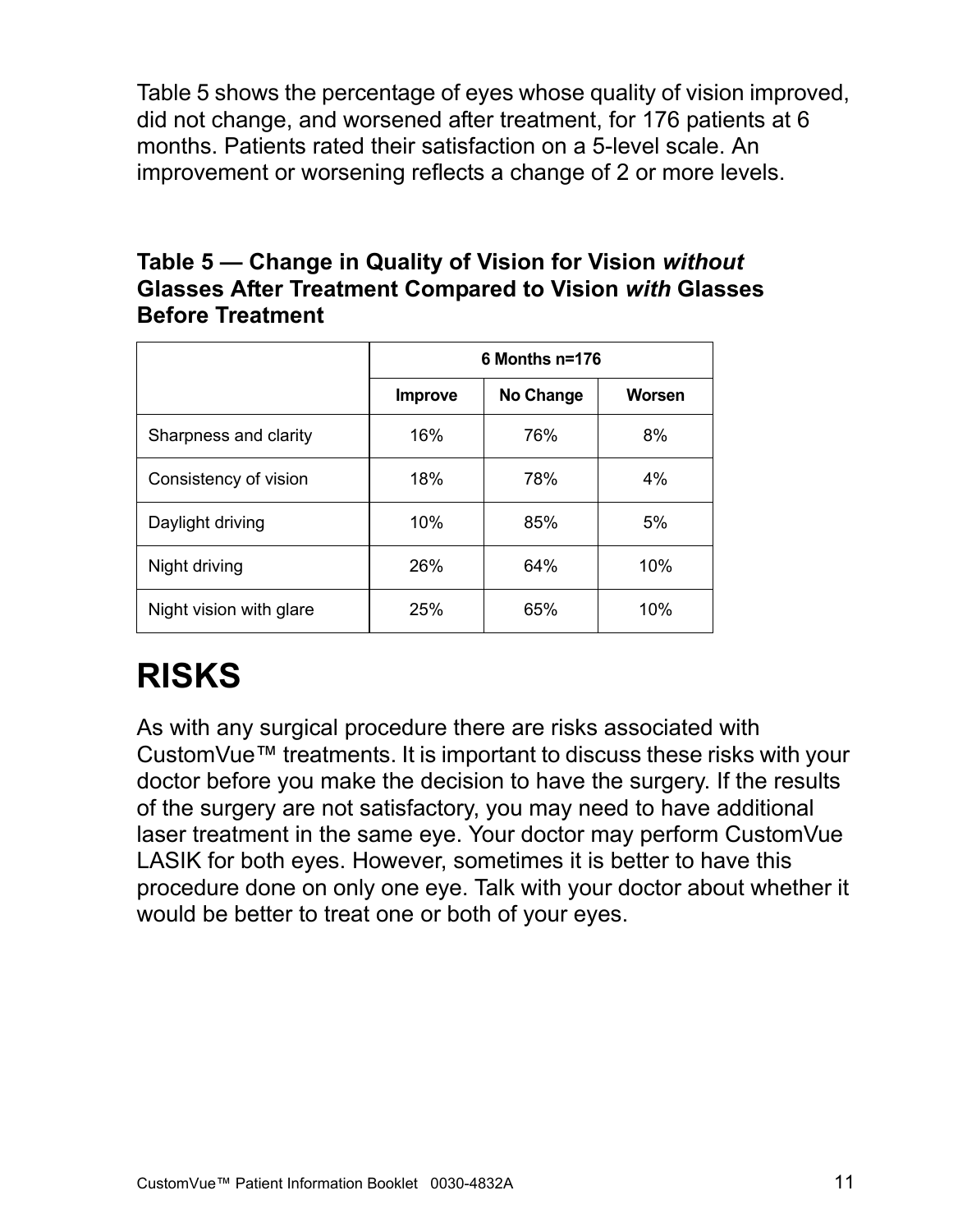Some risks are related to the creation of the corneal flap. Corneal flap complications include but are not limited to: cutting an incomplete, irregular flap or free flap; misalignment of the flap; and perforation of the cornea. Corneal flap complications range in severity from those that simply require the treatment to be postponed for several months, to those which create corneal irregularities resulting in permanently blurred vision.

#### **IMPORTANT:**

**You may need reading glasses after laser surgery even if you did not wear them before. Your vision may not be perfect, and you may need to wear glasses or contact lenses for some activities even after laser vision correction.**

# <span id="page-17-0"></span>**CONTRAINDICATIONS — When Can't You Have LASIK?**

If you have any of the following situations or conditions you should not have LASIK because the risk is greater than the benefit:

- You are pregnant or nursing, because these conditions may cause temporary and unpredictable changes in your cornea and a LASlK treatment may improperly change the shape of your cornea.
- You have collagen vascular (e.g., rheumatoid arthritis), autoimmune (e.g., lupus), or immunodeficiency diseases (e.g., AIDS), because these conditions affect the body's ability to heal.
- You show signs of keratoconus or any other condition that causes a thinning of your cornea. This condition can lead to serious corneal problems during and after LASIK surgery. It may result in need for additional surgery and may result in poor vision after LASIK.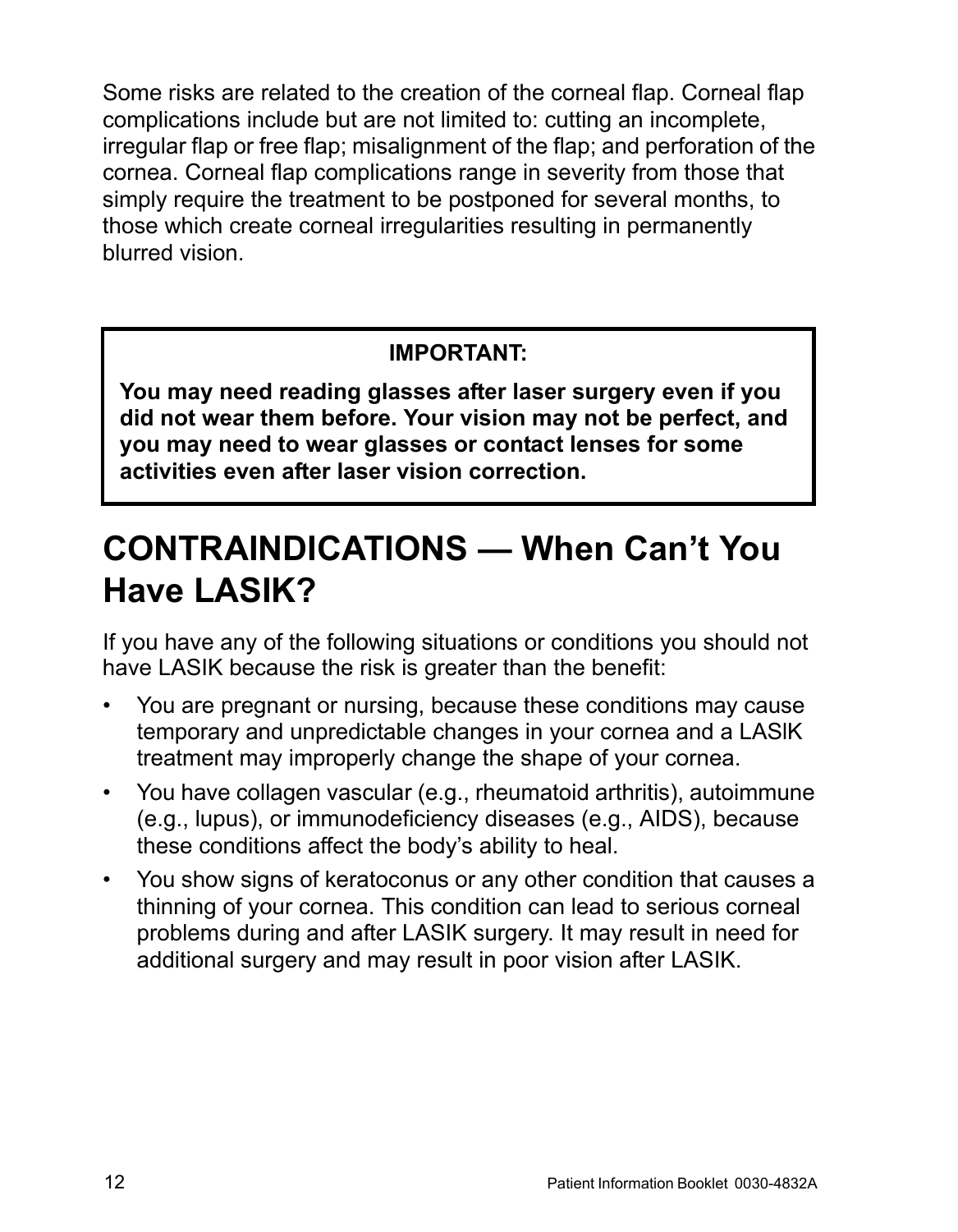- You are taking medications with ocular side effects, e.g., Isotretinoin (Accutane®\*) for acne treatment or Amiodarone hydrochloride (Cordarone®† for normalizing heart rhythm, because they may affect the accuracy of the LASIK treatment or the way your cornea heals after LASIK. This may result in poor vision after LASIK.
- Your corneas are thin. If your corneas are too thin to allow your doctor to cut a proper flap in the LASIK procedure, you can't have LASIK because it is necessary to have a flap.

# <span id="page-18-0"></span>**What Warnings and Other Information Do You Need to Know About?**

# <span id="page-18-1"></span>**Warnings**

If you have any of the following conditions, you may have LASIK if your doctor evaluates the seriousness of your condition and believes the benefit of having LASIK is greater than the risk.

- Diabetes. If you have diabetes, LASIK may be risky for you because your diabetes may interfere with the healing of your eyes.
- History of *Herpes simplex* or *Herpes zoster* infection that has affected your eyes. If you have had a *Herpes simplex* or a *Herpes zoster* infection that affected your eyes, and have an infection now, LASIK is more risky for you.
- Symptoms of significant dry eye. If you have severely dry eyes, LASIK may increase the dryness. This may or may not go away. This dryness may delay healing of the flap or interfere with the surface of the eye after surgery.
- Severe allergies. If you have severe allergies and take medicines for them, LASIK is more risky for you.

<sup>\*</sup> Accutane® is a registered trademark of Hoffmann-La Roche, Inc.

<sup>†</sup> Cordarone® is a registered trademark of Sanofi-Synthelabo, Inc.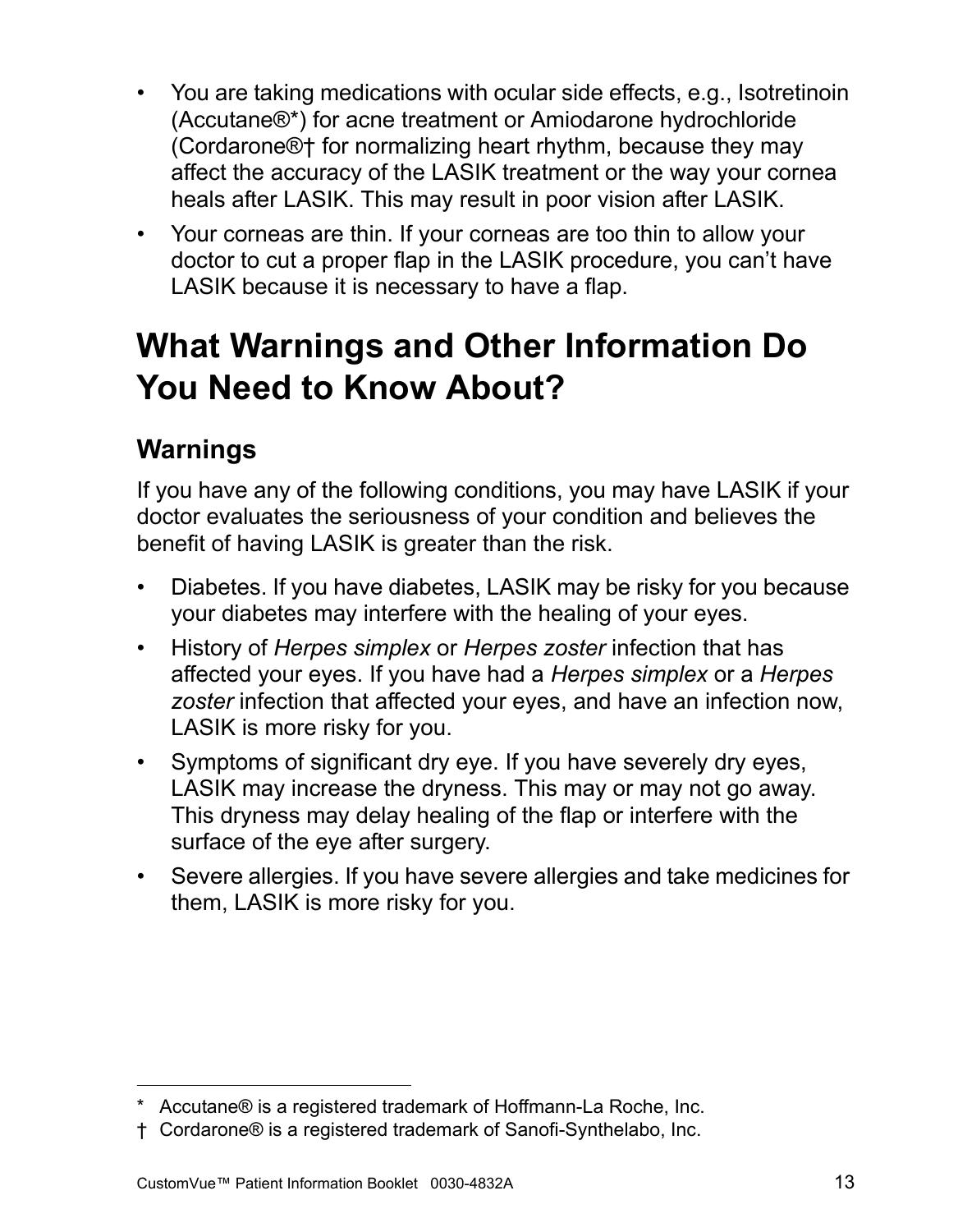## <span id="page-19-0"></span>**Precautions**

The safety and effectiveness of wavefront-guided LASIK with the STAR S4 IR™ Laser for high myopia with or without astigmatism has not been established in patients:

- With unstable eyes that have changed in their prescription more than 1.0 diopters in nearsightedness or astigmatism in the last 12 months, and your nearsightedness or astigmatism is getting worse. If your eyes are unstable, the right amount of treatment cannot be determined. This may result in poor vision after LASIK.
- With corneal disease or abnormality (e.g., scar, infection, etc.). If you have an abnormal corneal condition, such as corneal scars, it may affect the accuracy of the LASIK treatment or the way your cornea heals after LASIK. This may result in poor vision after LASIK. If your eyes have an active disease, it is unknown whether LASIK is safe and effective under this condition.
- With history of injury or surgery to the center of the cornea (for example, surgery to correct vision such as RK, PRK, LASIK), or other surgery on the eye. If your eyes are injured or you have had surgery, it is unknown whether LASIK will weaken the cornea too much. This may result in poor vision after LASIK.
- With large pupils. Before surgery, your doctor should measure your pupil size under dim lighting conditions and review how your pupil size may affect your vision after surgery. If you have large pupils in dim light, there may be an increased possibility for negative effects on your vision after surgery, such as seeing glare and halos around lights, and being less satisfied with your vision when driving at night with oncoming headlights.
- With history of glaucoma or have had pressure greater than 21 mmHg inside your eyes, because it is unknown whether LASIK is safe and effective for you.
- Who use medicines that might make it harder for wounds to heal, such as sumatriptan (Imitrex®\*) used for migraine headaches, because it is unknown whether LASIK is safe and effective for this condition.

<sup>\*</sup> Imitrex® is a registered trademark of GlaxoSmithKline.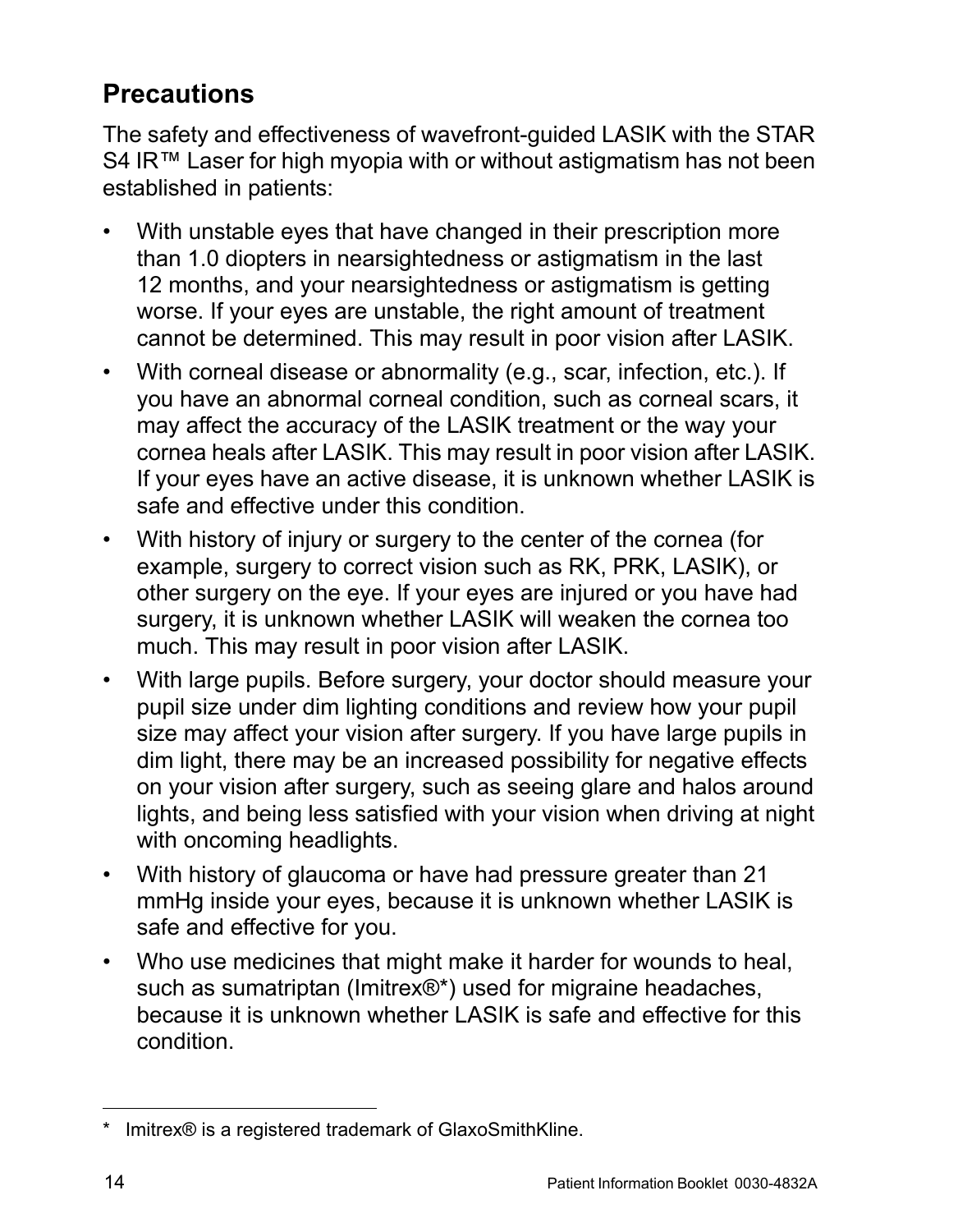- Who take other medications. Let your doctor know if you are taking any prescription medicines or any medicines you bought without a prescription.
- Who are younger than 21 years of age, because it is unknown whether LASIK is safe and effective for you.
- Who have nearsightedness worse than 11 diopters or astigmatism worse than 3 diopters, because it is unknown whether LASIK is safe and effective for you.
- Over the long term (more than 1 year), because it is unknown whether LASIK is safe and effective for periods longer than 1 year.
- Who are considering retreatment with this laser for LASIK, because it is unknown whether LASIK is safe and effective for repeating the LASIK procedure on the same eye.
- With undiagnosed dry eyes. Your doctor should also evaluate you for dry eyes before surgery. You may have dry eyes after LASIK surgery even if you did not have dry eyes before surgery.
- In the following conditions: dim lighting, rain, snow, fog, or bright glare. You might have difficulty seeing in dim lighting, rain, snow, fog, or bright glare. Whether you may have poor vision under these conditions is hard to predict because it has been studied so little.

# <span id="page-20-0"></span>**Clinical Study to Evaluate Risks**

In the clinical study on CustomVue™ LASIK for high myopia and myopic astigmatism, visual acuity *without* glasses improved for all eyes treated.

# <span id="page-20-1"></span>**Visual Acuity With Glasses After Treatment**

Table [6](#page-20-2) shows that all patients in the clinical study saw 20/25 or better *with* glasses at all time points after treatment.

|                 | 1 Month<br>$n = 184$ | 3 Months<br>$n = 180$ | <b>6 Months</b><br>n=178 | 9 Months<br>$n = 170$ | 12 Months<br>$n = 107$ |
|-----------------|----------------------|-----------------------|--------------------------|-----------------------|------------------------|
| 20/16 or better | 80%                  | 84%                   | 91%                      | 83%                   | 80%                    |
| 20/20 or better | 98%                  | 97%                   | 100%                     | 100%                  | 99%                    |
| 20/25 or better | 100%                 | 100%                  | 100%                     | 100%                  | 100%                   |

<span id="page-20-2"></span>**Table 6 — Visual Acuity** *With* **Glasses (Best Vision) After Treatment**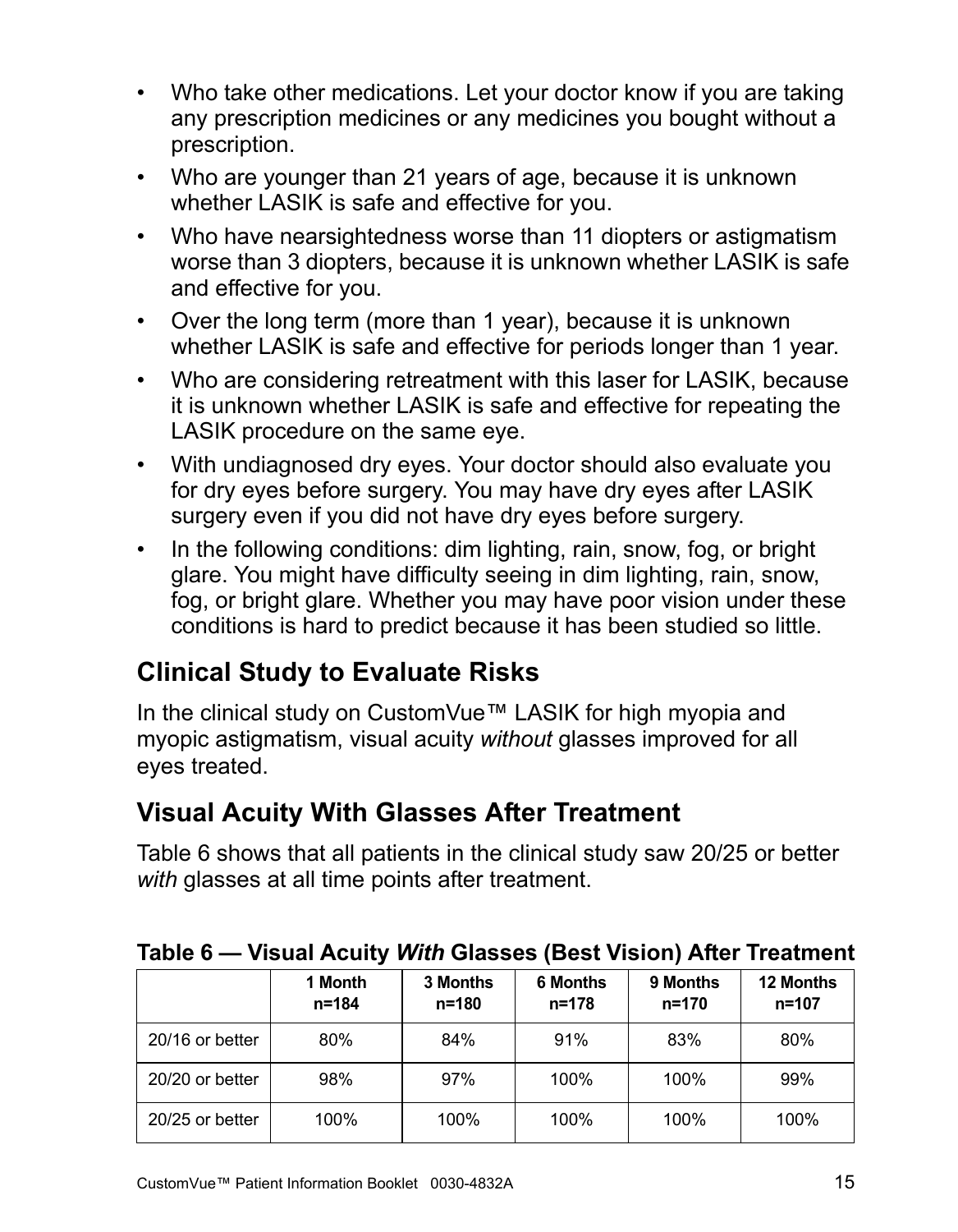# <span id="page-21-0"></span>**Change in Visual Acuity With Glasses After Treatment**

Table [7](#page-21-2) shows the change in visual acuity *with* glasses at 1, 3, 6, 9, and 12 months after treatment for the patients in the clinical study.

<span id="page-21-2"></span>

| Table 7 – Change in Visual Acuity With Glasses After Treatment |  |
|----------------------------------------------------------------|--|
| <b>Compared to Before Treatment</b>                            |  |

|                                        | 1 Month<br>n=184 | 3 Months<br>n=180 | <b>6 Months</b><br>n=178 | 9 Months<br>n=170 | 12 Months<br>$n = 107$ |
|----------------------------------------|------------------|-------------------|--------------------------|-------------------|------------------------|
| Eyes with loss of<br>$\geq$ 2 lines    | $0\%$            | $0\%$             | $0\%$                    | $0\%$             | $0\%$                  |
| Eyes with loss of >1 to<br>$<$ 2 lines | 1%               | 2%                | 0%                       | $0\%$             | $0\%$                  |
| Eyes with loss of >0 to<br>1 line      | 10%              | 8%                | 5%                       | 6%                | 15%                    |
| Eyes with no change                    | 38%              | 31%               | 26%                      | 28%               | 25%                    |
| Eyes with gain of >0 to<br>1 line      | 48%              | 52%               | 53%                      | 56%               | 55%                    |
| Eyes with gain of >1 to<br>2 lines     | 4%               | 7%                | 15%                      | 8%                | 5%                     |
| Eyes with gain of<br>>2 lines          | $0\%$            | 1%                | 1%                       | $1\%$             | $0\%$                  |

# <span id="page-21-1"></span>**Contrast Sensitivity**

Unlike normal vision tests that measure the ability to see a black and white eye chart, contrast sensitivity measures how well one sees in low contrast conditions such as driving in rain or fog. While most eyes in the study achieved the same or improved contrast sensitivity postoperatively as they did pre-operatively, at 6 months post-operatively, 11% experienced a significant loss in bright conditions. In dim conditions, 16% experienced a similar loss, and with the addition of glare in dim conditions, 23% experienced such a loss. Table 8 shows the change in contrast sensitivity 6 months after treatment in 178 patients.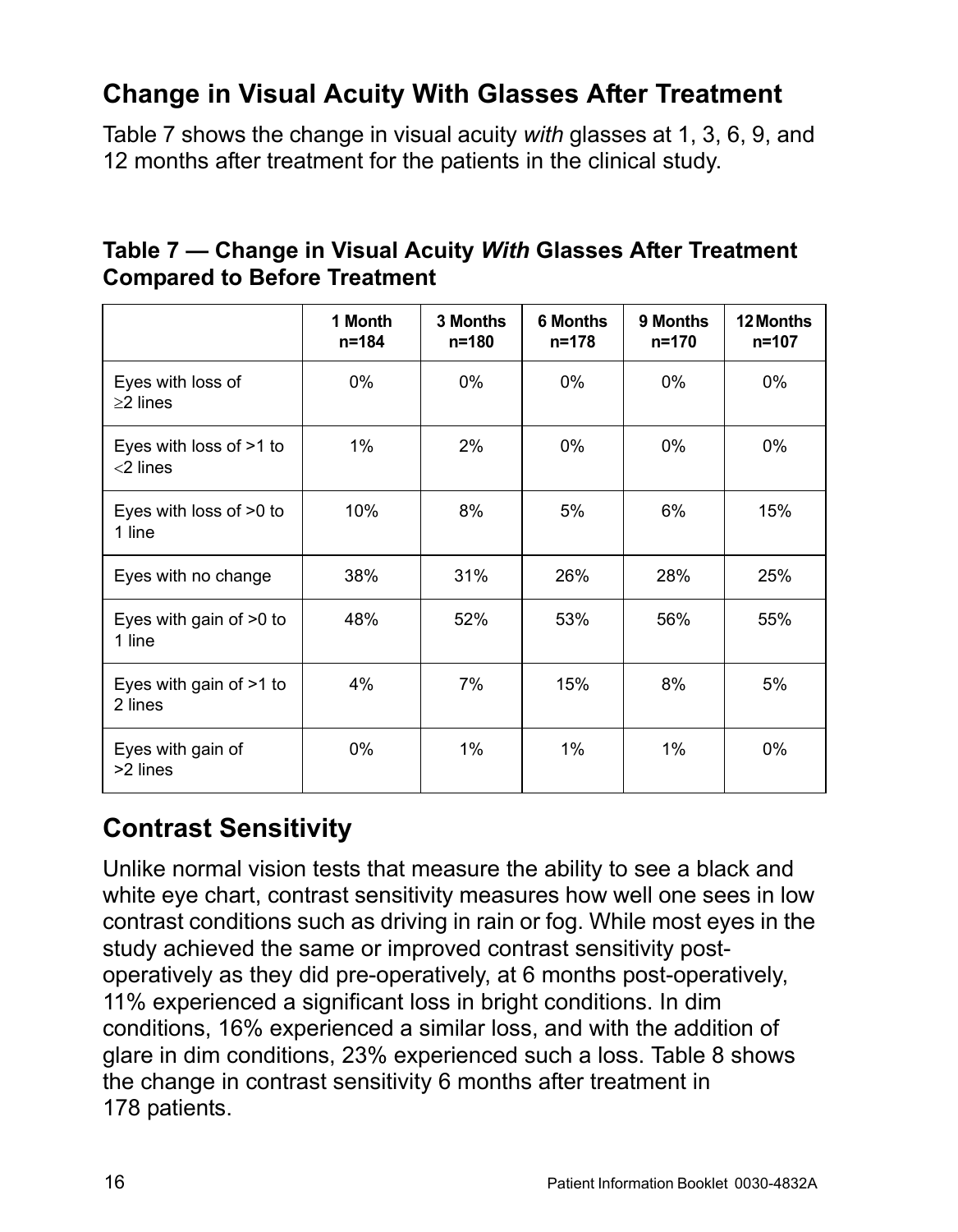#### **Table 8 — Change in Contrast Sensitivity 6 Months After Treatment**

|                                    | 6 Months n=176                |                                        |                               |  |  |
|------------------------------------|-------------------------------|----------------------------------------|-------------------------------|--|--|
| Condition                          | % of Eyes<br><b>With Loss</b> | % of Eyes That<br><b>Stay the Same</b> | % of Eyes<br><b>With Gain</b> |  |  |
| Bright conditions with no<br>glare | 11%                           | 80%                                    | 9%                            |  |  |
| Dim conditions with no<br>glare    | 16%                           | 62%                                    | 22%                           |  |  |
| Dim conditions with glare          | 23%                           | 51%                                    | 27%                           |  |  |

### <span id="page-22-0"></span>**Adverse Events and Complications**

The overall percentage of eyes in the clinical study that experienced adverse events and complications after CustomVue™ LASIK treatment, are shown in Table [9.](#page-22-1)

#### <span id="page-22-1"></span>**Table 9 — Adverse Events and Complications**

| Greater than or equal to 1% of eyes (n=184) had: |         |  |  |  |
|--------------------------------------------------|---------|--|--|--|
| Inflammation of the cornea under the flap        | 1.1%    |  |  |  |
| Cells growing under the flap                     | $1.6\%$ |  |  |  |
| Scratch on the surface of the eye                | $2.2\%$ |  |  |  |
| Swelling of the cornea                           | $2.7\%$ |  |  |  |
| Double or ghost images                           | 8.7%    |  |  |  |
| Less than or equal to 1% of eyes (n=184) had:    |         |  |  |  |
| Foreign body under flap                          | 0.5%    |  |  |  |
| Feeling of something in the eye                  | 0.5%    |  |  |  |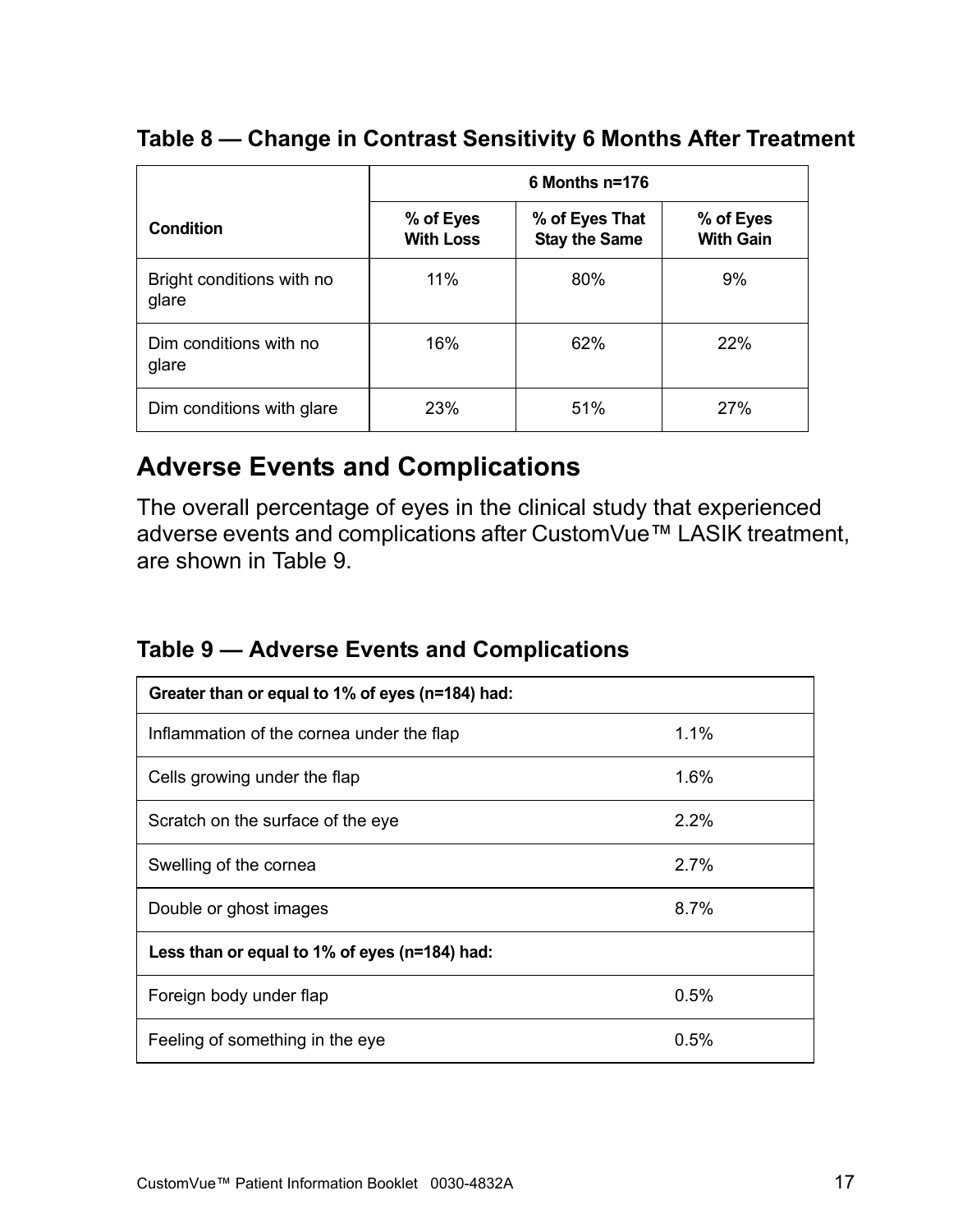### <span id="page-23-0"></span>**Patient Symptoms After CustomVue™ Treatment**

Patients were asked to rank the frequency of their symptoms both before and after the CustomVue treatment. Table [10](#page-23-1) lists the patient symptoms reported as "often" or "always" before treatment (Pre-Op) on 182 eyes and at 6 months after treatment on 176 eyes.

| <b>Frequency</b>                   | <b>Often or Always</b> |                 |  |
|------------------------------------|------------------------|-----------------|--|
| Symptom                            | Pre-Op                 | <b>6 Months</b> |  |
| <b>Dryness</b>                     | 9%                     | 11%             |  |
| <b>Blurry vision</b>               | 8%                     | 6%              |  |
| Fluctuation of vision              | 4%                     | 2%              |  |
| Glare                              | 11%                    | 7%              |  |
| Halos <sup>*</sup>                 | 15%                    | 22%             |  |
| Difficulty at night with glare     | 21%                    | 14%             |  |
| Ghosting or shadowing of<br>images | $1\%$                  | 3%              |  |
| Double images                      | 0%                     | 0%              |  |

<span id="page-23-1"></span>**Table 10 — Comparison of Symptoms Before and After Treatment**

\*Halos are hazy rings around bright lights.

**Table 11 presents the percentage of eyes whose symptoms improved, did not change, or worsened 6 months after treatment, when vision without glasses after treatment was compared to vision with glasses before surgery.** Patients rated their symptoms on a 5-level scale. An improvement or worsening reflects a change of 2 or more levels.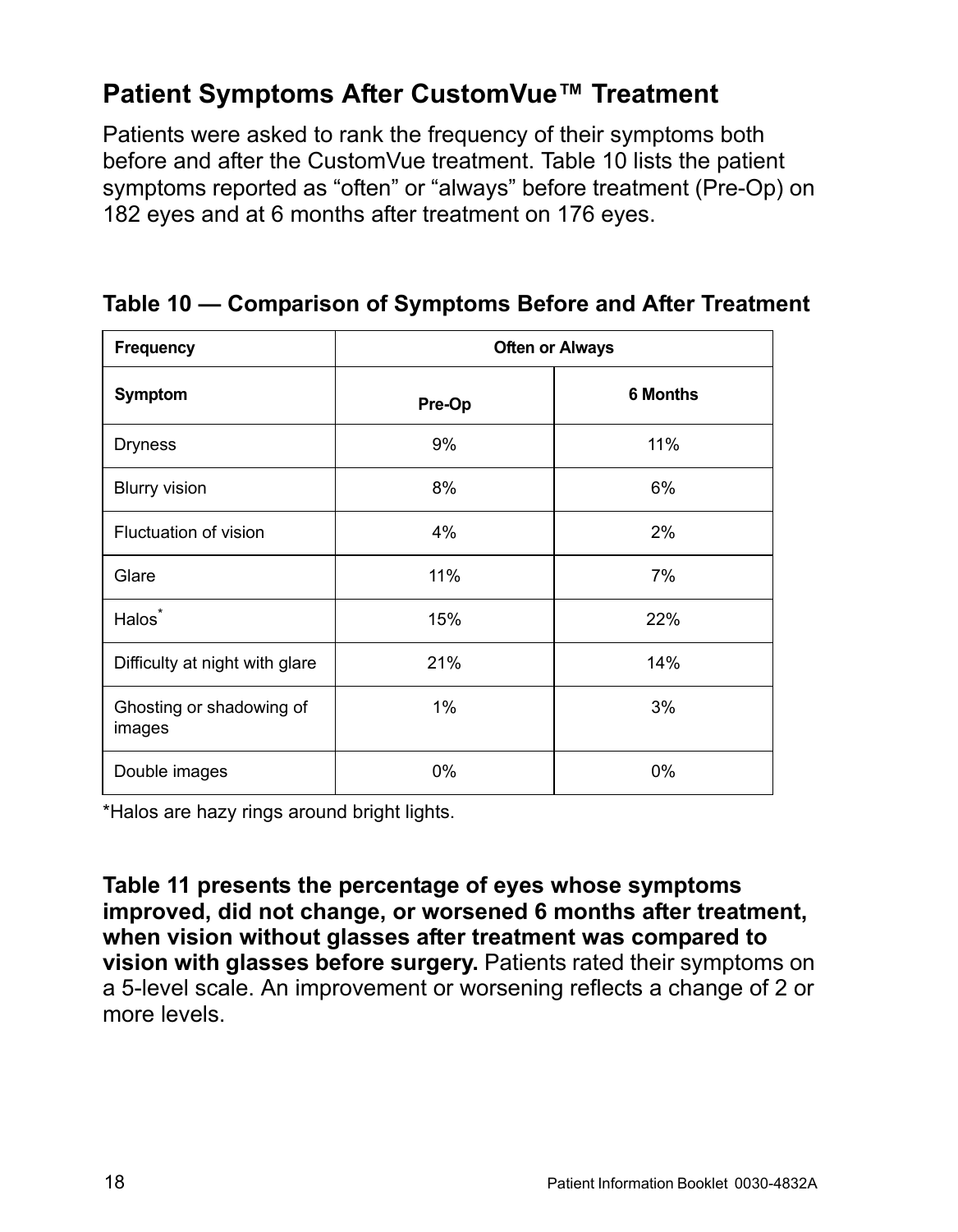#### **Table 11 — Change in Patient Symptoms for Vision** *Without* **Glasses After Treatment Compared to Vision** *With* **Glasses Before Treatment**

|                                    | 6 Months n=176 |           |        |  |
|------------------------------------|----------------|-----------|--------|--|
| Symptom                            | <b>Improve</b> | No Change | Worsen |  |
| <b>Dryness</b>                     | 5%             | 90%       | 6%     |  |
| <b>Blurry vision</b>               | 13%            | 81%       | 6%     |  |
| Fluctuation of vision              | 4%             | 89%       | 7%     |  |
| Glare                              | 11%            | 84%       | 5%     |  |
| Halos <sup>*</sup>                 | 6%             | 81%       | 13%    |  |
| Difficulty at night with glare     | 12%            | 81%       | 7%     |  |
| Ghosting or shadowing of<br>images | 7%             | 85%       | 9%     |  |
| Double images                      | 1%             | 96%       | 3%     |  |

\*Halos are hazy rings around bright lights.

## <span id="page-24-0"></span>**The First Week Following Surgery**

- Moderate pain and discomfort may last for up to 3 days after surgery.
- Blurred vision and tearing will occur as the cornea heals.
- You will be sensitive to bright lights.

## <span id="page-24-1"></span>**The First Two To Six Months Following Surgery**

• Your vision may fluctuate during this time period. You may also experience some dryness.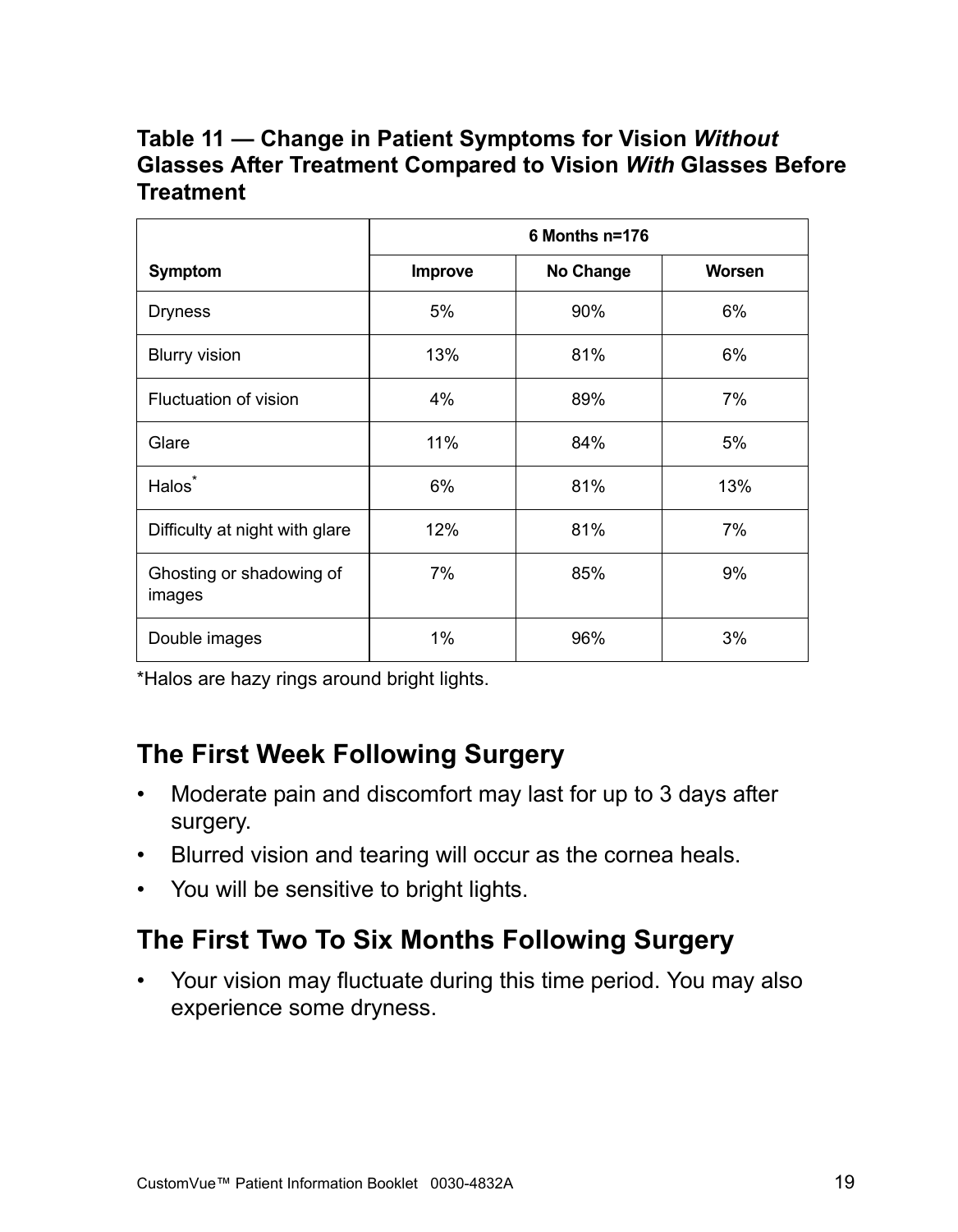## <span id="page-25-0"></span>**Are You A Good Candidate For CustomVue™ LASIK?**

If you are considering CustomVue LASIK, you must:

- Be at least 21 years of age and have myopia with or without astigmatism.
- Have healthy eyes that are free from eye disease or corneal abnormality (e.g., scar, infection, etc.).
- Have documented evidence that your refraction did not change by more than 1.0 diopters during the year before your pre-operative examination.
- Be informed of LASIK risks and benefits as compared to other available treatments for nearsightedness with or without astigmatism.
- Be able to lie flat without difficulty.
- Be able to tolerate local or topical anesthesia.
- Be willing to sign an informed consent form as provided by your eye care professional.
- Be able to keep your eye accurately on the fixation light for the entire laser surgical procedure.

# <span id="page-25-1"></span>**Before Surgery**

If you are interested in having laser vision correction, you will need to have a pre-surgical examination to determine if your eye is healthy and suitable for surgery. This will include a complete medical and eye history, and thorough examination of both eyes, including WavePrint<sup>®</sup> refractions and computerized mapping of your cornea.

#### **WARNING:**

**If you wear contact lenses, it is very important to stop wearing them 2 – 4 weeks before examination and treatment for the doctor to obtain a stable eye measurement. Failure to do this might produce suboptimal surgical results.**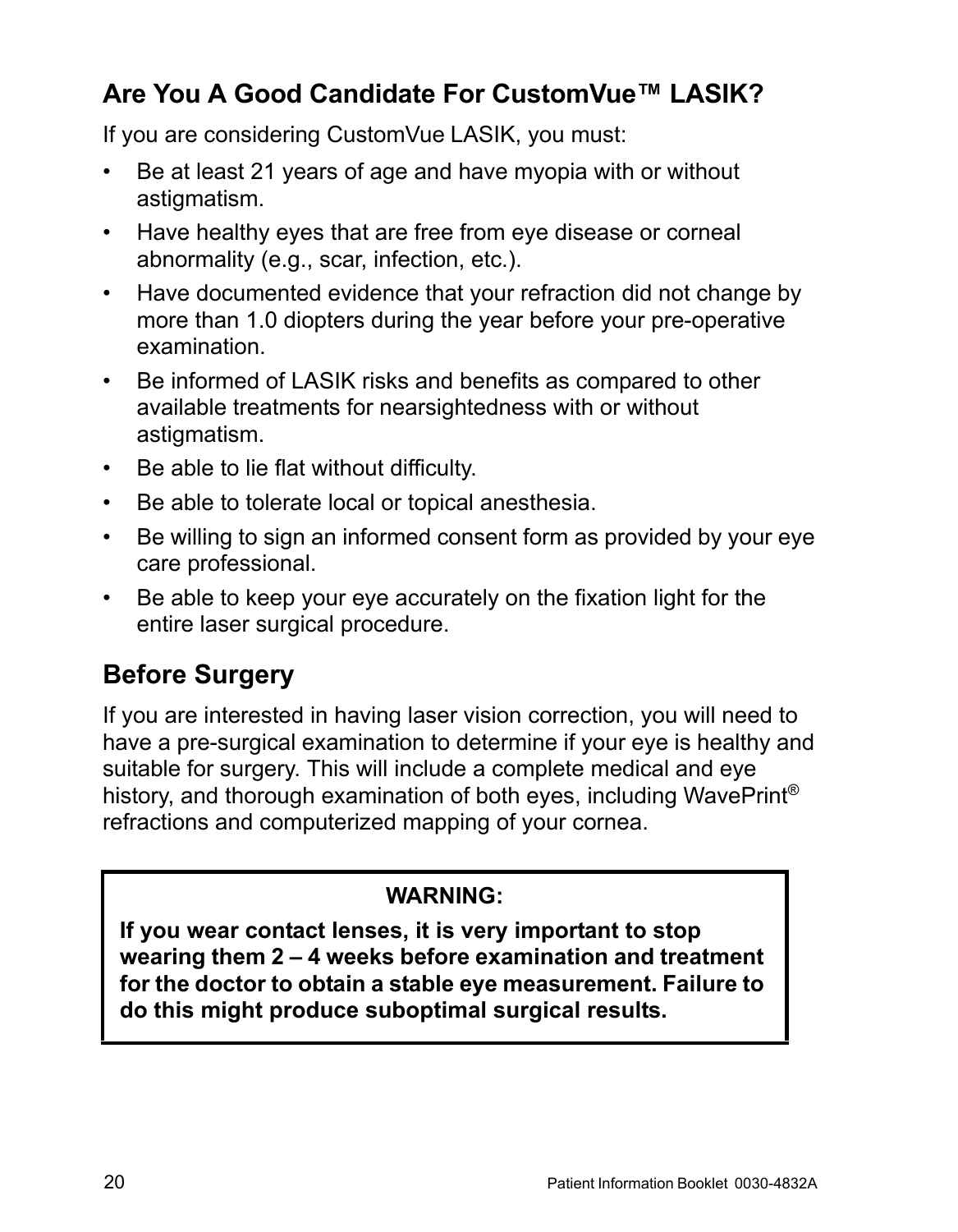Before the surgery, please tell your doctor whether you take any medications or have any allergies. Also, talk with your doctor about eating or drinking immediately before the surgery. You should also arrange for transportation, since you must not drive immediately after the surgery. You may resume driving only after receiving permission from your doctor.

# <span id="page-26-0"></span>**The Day of Surgery**

Before the surgery, local anesthetic (numbing) drops will be placed into the eye to be treated and you will be escorted into the room with the laser. You will lie on your back in a reclining chair and look up. An instrument will be placed between your eyelids to hold them open during the surgery. There will also be a temporary shield covering the eye not having surgery. You will be asked to listen to the sounds of the treatment so that you will be prepared for the noise the laser makes during the surgery.

The surgery begins with the placement of a suction ring that elevates the pressure in the eye. The vision in the eye will go black as the suction increases the pressure in the eye. The microkeratome creates a circular corneal flap. The doctor will lift this flap of tissue after the suction is released. Vision will return to the eye after the suction is released. Vision will return to the eye after the suction is released.

The doctor will then reposition your head in the chair and refocus the microscope. You will be asked to look directly at a blinking light while the laser is running. It is important to fix your gaze on the light for the entire laser procedure. Try to keep both eyes open without squinting, as this makes it easier to keep looking at the light. Small amounts of tissue will then be removed from your cornea using the VISX STAR S4 IR™ Excimer Laser system.

#### **PRECAUTION:**

**It is very important that you keep looking at the light during the procedure, even if the light fades or becomes dim. You need to concentrate on looking at this light throughout the treatment to ensure the best results possible.**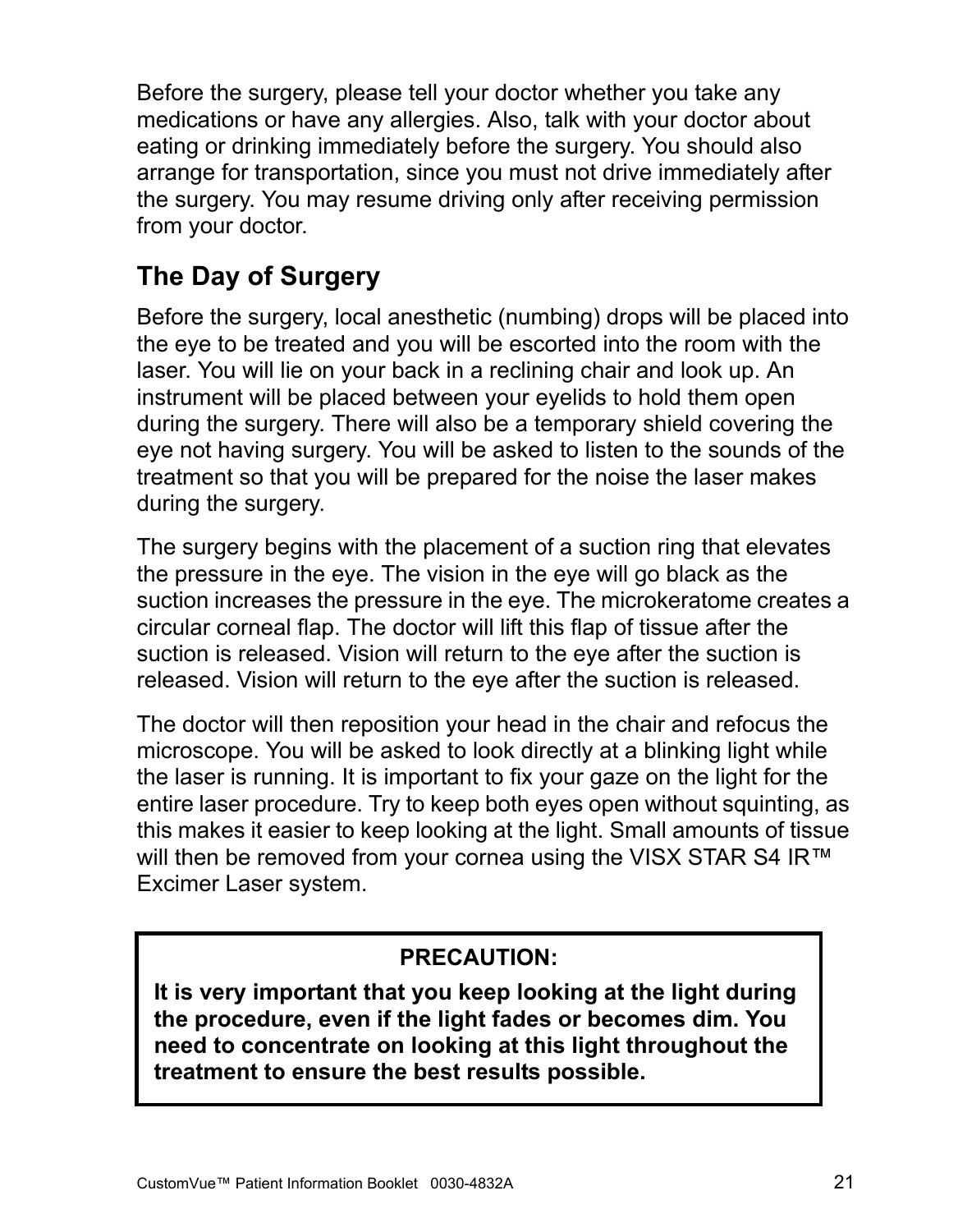Typically, the laser beam will be applied to your eye less than 2 minutes and, overall, the surgery may last about 10 minutes.

After the laser surgery is complete, some eye drops may be placed on your eye. The surgery is painless because of the anesthetic drop. When the anesthetic drops wear off (about 30 to 60 minutes), your eye may hurt moderately for 1 to 2 days. The discomfort is typically described as "a sandy sensation." Your doctor can prescribe pain medication to make you more comfortable during this time after the surgery. To promote healing and lessen the risk of infection, do **NOT** rub your eye after surgery.

### <span id="page-27-0"></span>**After Surgery**

You will be mildly sensitive to light and have the feeling that something is in your eye for 1 to 2 days. Sunglasses may make you more comfortable during this time.

#### **IMPORTANT:**

**Use the lubricants and eye medications as directed by your doctor. Your results depend upon you following your doctor's instructions.**

#### **WARNING:**

**Your doctor will monitor you for any side effects if you need to use a topical steroid medication. Possible side effects of prolonged topical steroid use are:**

- **ocular hypertension (an increase in the eye pressure).**
- **glaucoma (a condition usually associated with high eye pressure that results in damage to the nerve in the eye and possible loss of vision.**
- **cataract formation (an opacity or clouding of the lens inside the eye that can cause a loss of vision).**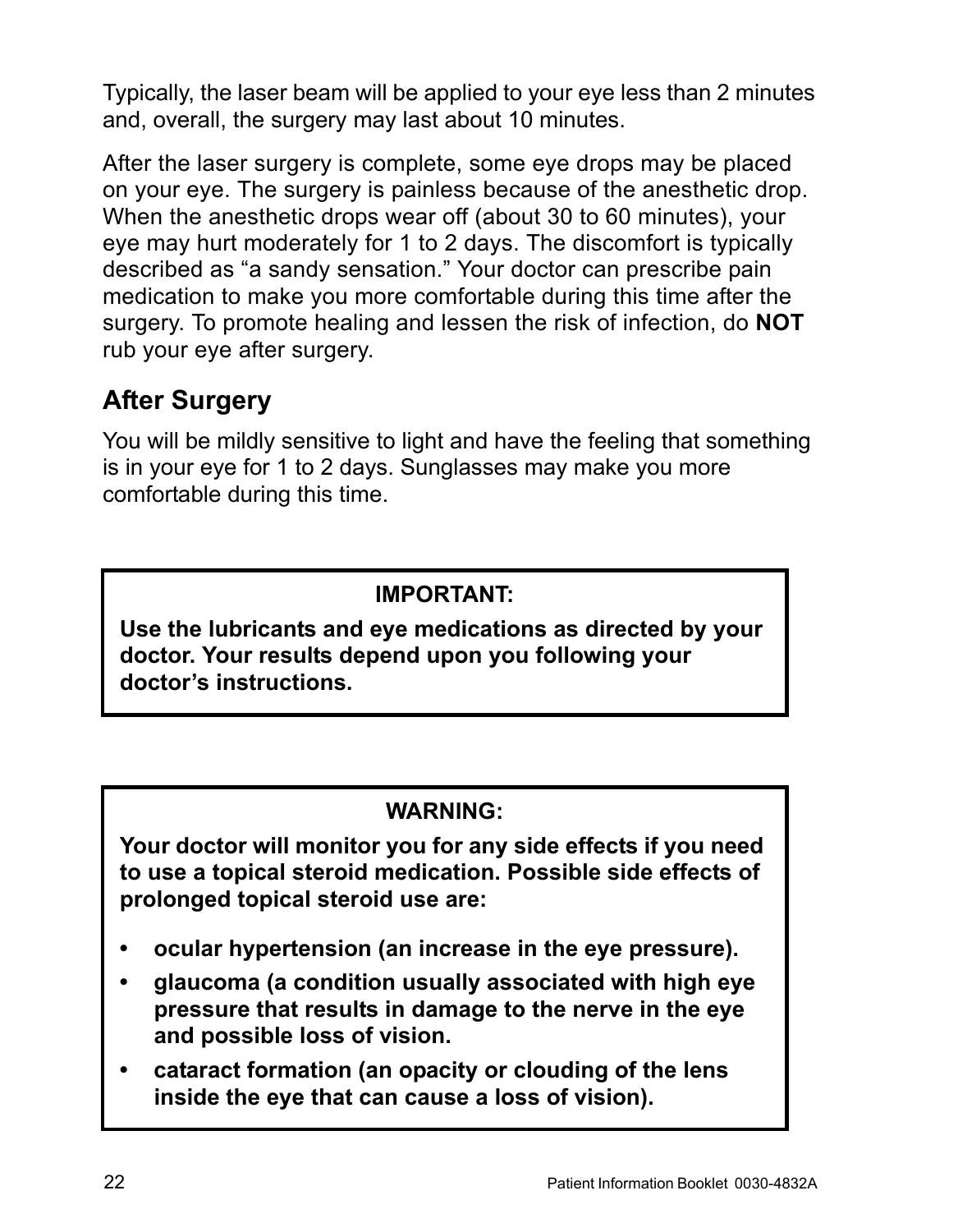## <span id="page-28-0"></span>**Questions to Ask Your Doctor**

You may want to ask the following questions to help you decide if CustomVue™ LASIK is right for you:

- What other options are available for correcting my vision?
- Will I have to limit my activities after surgery, and for how long?
- What are the benefits of CustomVue LASIK for my amount of refractive error?
- What vision can I expect in the first few months after surgery?
- If CustomVue LASIK does not correct my vision, what is the possibility that my glasses will need to be stronger than before? Could my need for glasses increase over time?
- Will I be able to wear contact lenses after laser surgery if I need them?
- How is CustomVue LASIK likely to affect my need to wear glasses or contact lenses as I get older?
- Will my cornea heal differently if injured after having laser surgery?
- Should I have CustomVue LASIK in my other eye?
- How long will I have to wait before I can have surgery on my other eye?
- What vision problems might I experience if I have CustomVue™ LASIK only on one eye?

Discuss the cost of surgery and follow-up care requirements with your doctor, as CustomVue LASIK is not covered by most health insurance policies.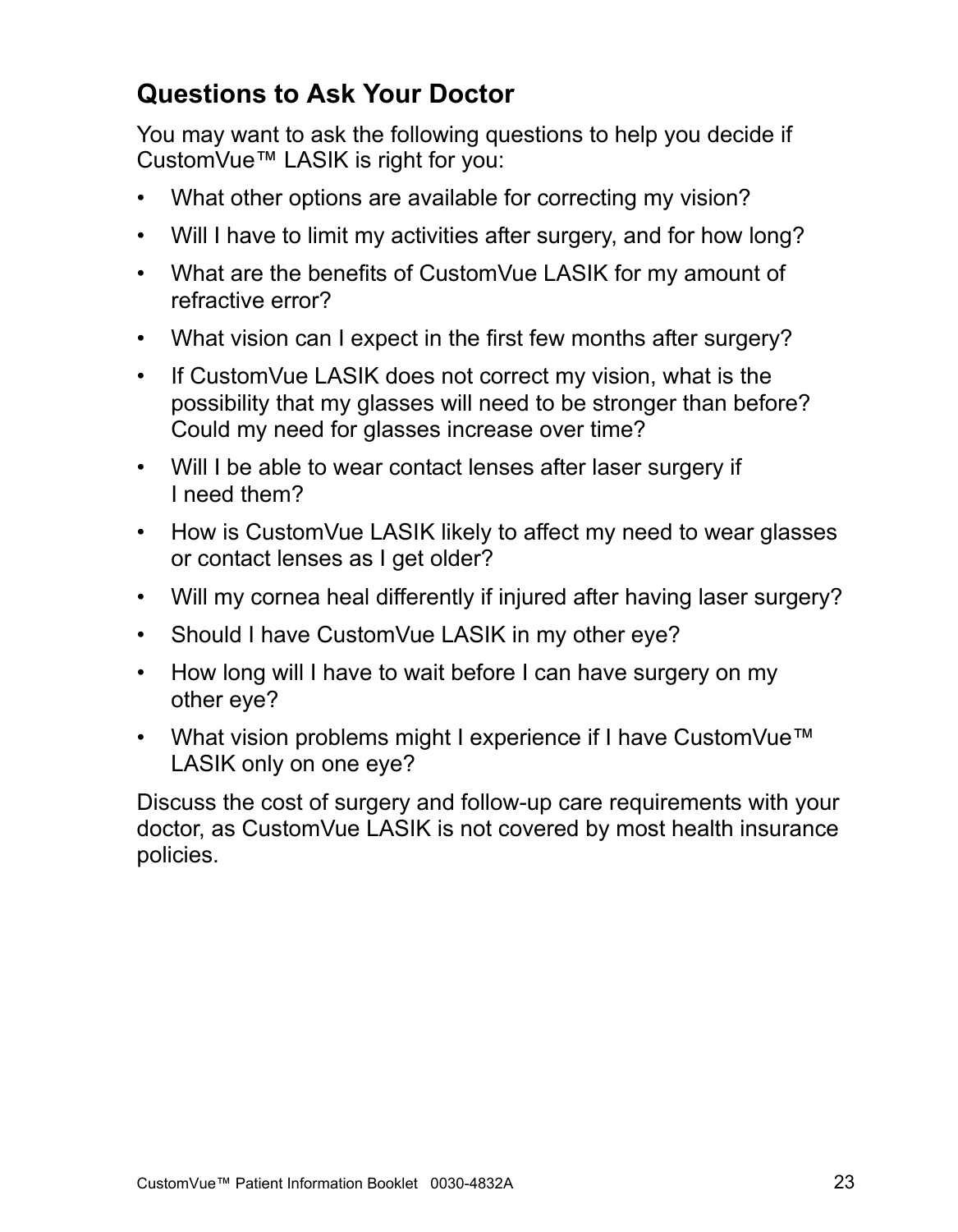# <span id="page-29-0"></span>**Self-Test**

Are You an Informed and Educated Patient?

Take the test below and see if you can correctly answer these questions after reading this booklet.

|                                                                                                 | <b>TRUE</b> | FAI SF     |
|-------------------------------------------------------------------------------------------------|-------------|------------|
| 1. CustomVue LASIK surgery is risk free.                                                        | $\Box$      | $\Box$     |
| 2. It doesn't matter if I wear my contact lenses<br>when my doctor told me not to               | $\Box$      | $\Box$     |
| 3. The laser does all the work; I just have to lie on<br>the chair.                             | $\Box$      | $\Box$     |
| 4. After the surgery, there is a good chance that I<br>will be less dependent on eyeglasses.    | $\Box$      | $\Box$     |
| 5. I may need reading glasses after laser surgery.                                              | $\Box$      | $\Box$     |
| 6. There is a risk that I may lose some vision after<br>CustomVue LASIK surgery.                | $\Box$      | $\lceil$ 1 |
| 7. It doesn't matter if I am pregnant.                                                          | $\Box$      | $\Box$     |
| 8. If I have an autoimmune disease, I am still a<br>good candidate for laser vision correction. | $\Box$      | Γl         |

Answers to SELF-TEST are found on [page 26](#page-31-0).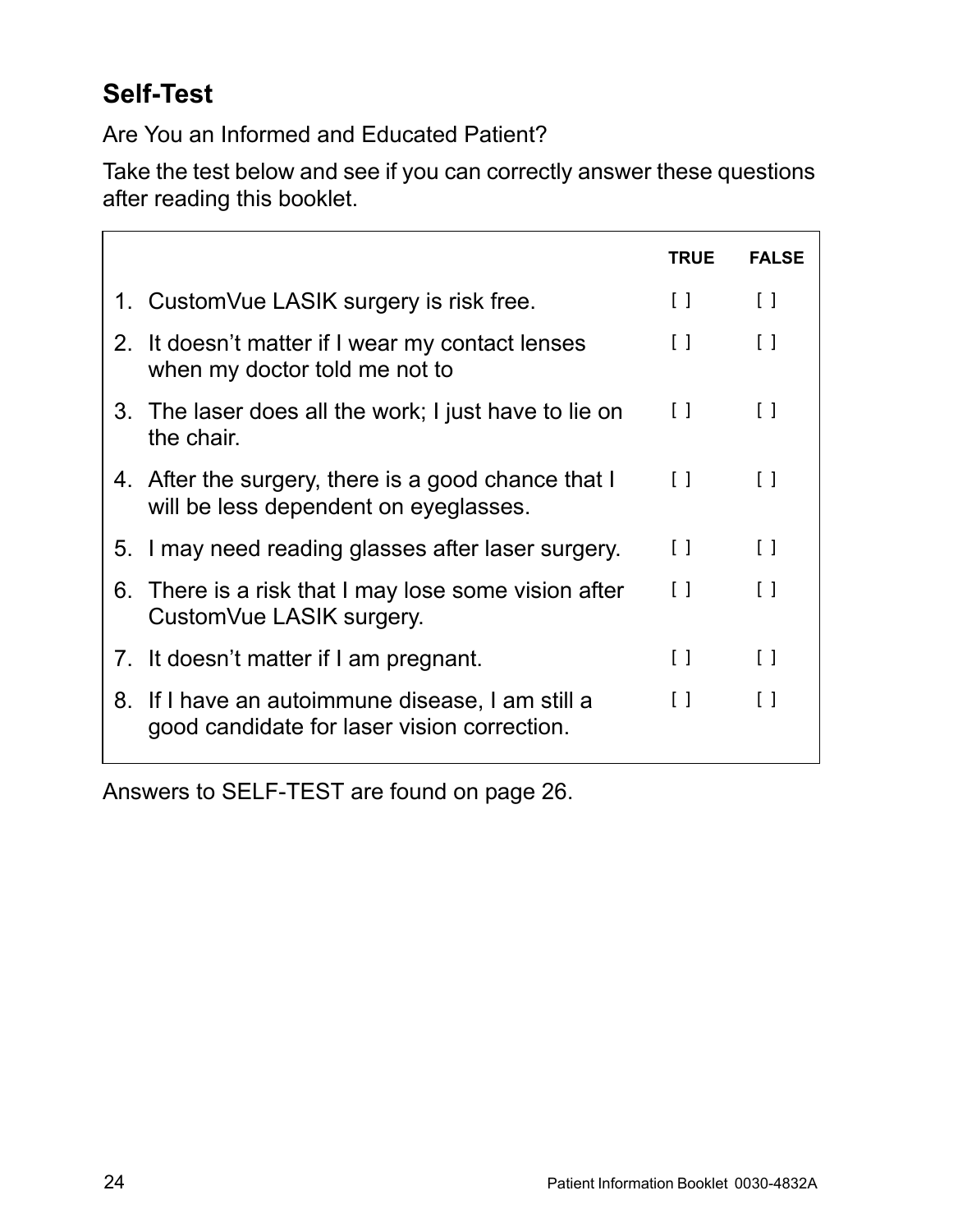## <span id="page-30-0"></span>**Summary of Important Information**

- CustomVue™ LASIK is a permanent operation to the cornea and is irreversible.
- CustomVue LASIK may not eliminate the need for reading glasses, even if you never have worn them before.
- Your vision must be stable for at least one year before CustomVue LASIK. You will need written evidence that your nearsightedness with or without astigmatism has changed less than 1.0 diopters.
- Pregnant and nursing women should wait until they are not nursing and not pregnant to have the surgery.
- You are not a good candidate if you have degenerative or autoimmune diseases, or have a condition that makes wound healing difficult.
- CustomVue LASIK may result in some discomfort. The surgery is not risk-free. Please read this entire booklet, especially the sections on Benefits and Risks before you agree to the surgery.
- Alternatives to CustomVue LASIK include, but are not limited to, glasses, contact lenses, non-custom LASIK and PRK, RK, and ALK.
- Some people, such as military pilots, have job-related vision requirements that cannot be met by having CustomVue LASIK.
- Before considering laser vision correction you should:
	- a. Have a complete eye examination.
	- b. Talk with one or more eye care professionals about the potential benefits of laser refractive surgery, and the complications, risks, and time required for healing.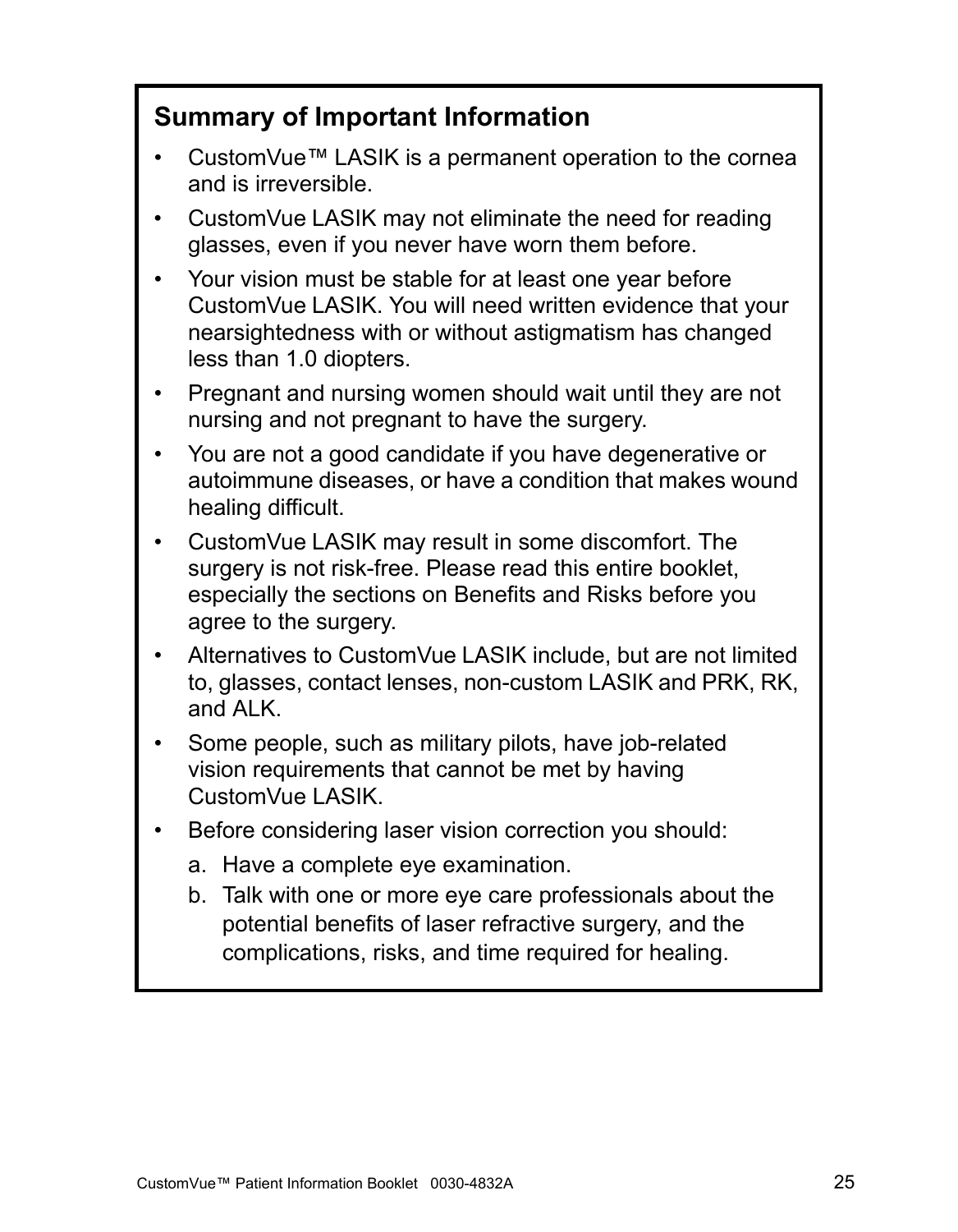## <span id="page-31-0"></span>**Answers to Self-Test Questions**

**1.** False (see Risks on [page 11](#page-16-0)); **2.** False (see Before Surgery on [page 20](#page-25-1)); **3.** False (see The Day of Surgery on [page 21\)](#page-26-0); **4.** True (see Benefits on [page 6](#page-11-1)); **5.** True (see Risks on [page 11\)](#page-16-0); **6.** True (see Risks on [page 11](#page-16-0)); **7.** False (see Contraindications on [page 20](#page-25-0)); **8.** False (see Contraindications on [page 20](#page-25-0)).

<span id="page-31-1"></span>**Glossary**

This section contains definitions of terms used in this information booklet. Please discuss with your doctor any questions you may have about these terms.

**Antibiotic Medication:** a drug used to treat or prevent infection.

**Anti-inflammatory Medication:** a drug that reduces redness and swelling associated with inflammation. May be a corticosteroid, or a nonsteroidal anti-inflammatory drug.

**Astigmatism:** The cornea and lens focus light rays from horizontal and vertical lines at different distances from the retina. The multiple focal distances result in blurred vision. Astigmatism may occur alone or along with nearsightedness and other refractive errors.

**Automated Lamellar Keratectomy (ALK):** a type of surgery used to correct vision by removing a cap of cornea using a microkeratome (an automated instrument), reshaping or flattening the cap of cornea, and then replacing the cap on the corneal bed.

**Cataract:** an opacity or clouding of the lens inside the eye that can cause a loss of vision.

**Collagen Vascular Disease:** a condition that may result in inflammation or swelling of parts of the body, such as muscles, joints, and blood vessels. Examples of this type of disease are lupus and rheumatoid arthritis.

**Contraindications:** any special condition that results in the treatment being inadvisable.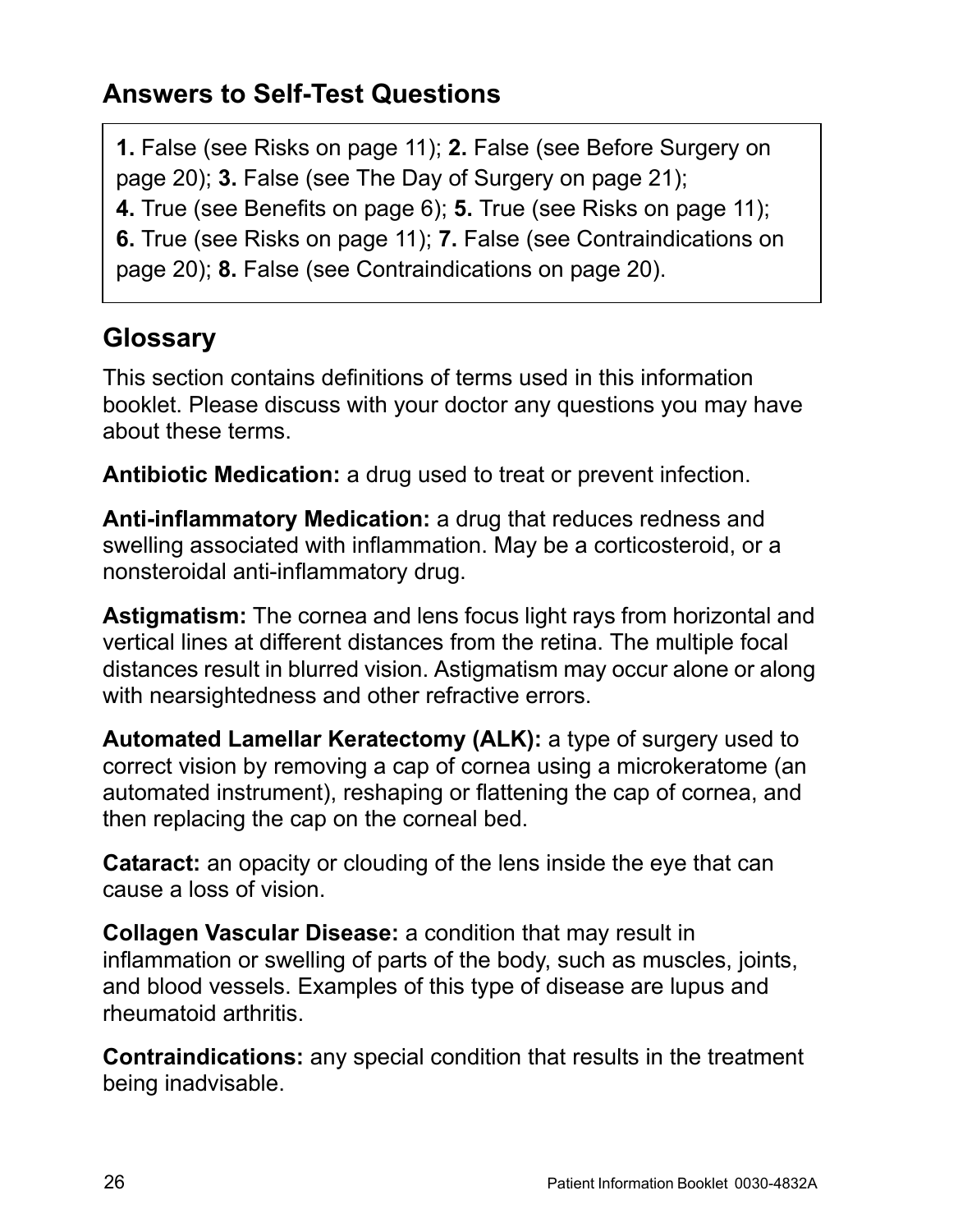**Cornea:** the clear front surface of the eye. Surgery such as PRK and LASIK reshape or flatten this surface to correct vision.

**Corneal Epithelium:** the top layer of the cornea. The doctor removes this layer during PRK surgery. The epithelium then grows back a few days after PRK surgery.

**Corneal Haze:** a cloudiness of the cornea that may occur after PRK and rarely after LASIK.

**Corneal Ulcer:** an infection of the cornea that may result in a loss of vision.

**Diopter (D):** a unit used to measure the amount of myopia, hyperopia, or astigmatism of any eye.

**Glaucoma:** a condition usually associated with high eye pressure. This condition results in damage to the nerve at the back of the eye and possible loss of vision.

**Halos:** circular flares or rings of light that may appear around a headlight or other lighted object.

**Herpes Simplex:** a type of infection caused by a virus that can recur. This virus typically causes cold sores and/or vesicles to appear on the face or other parts of the body.

**Herpes Zoster:** a type of infection caused by a virus that can recur. Vesicles typically appear on only one side of the body.

**Immunodeficiency Disease:** a condition that alters the body's ability to fight infection. An example is AIDS.

**Intraocular Pressure:** fluid pressure inside the eye. Your doctor measures the pressure inside the eye with a tonometer.

**Keratoconus:** a condition of the cornea that results in a thinning of the cornea. A change in corneal shape like a cone typically occurs.

**LASIK:** a type of surgery used to correct vision by raising a flap of cornea using a microkeratome (an automated instrument), then reshaping the cornea underneath using an excimer laser, and then replacing the flap on the corneal bed.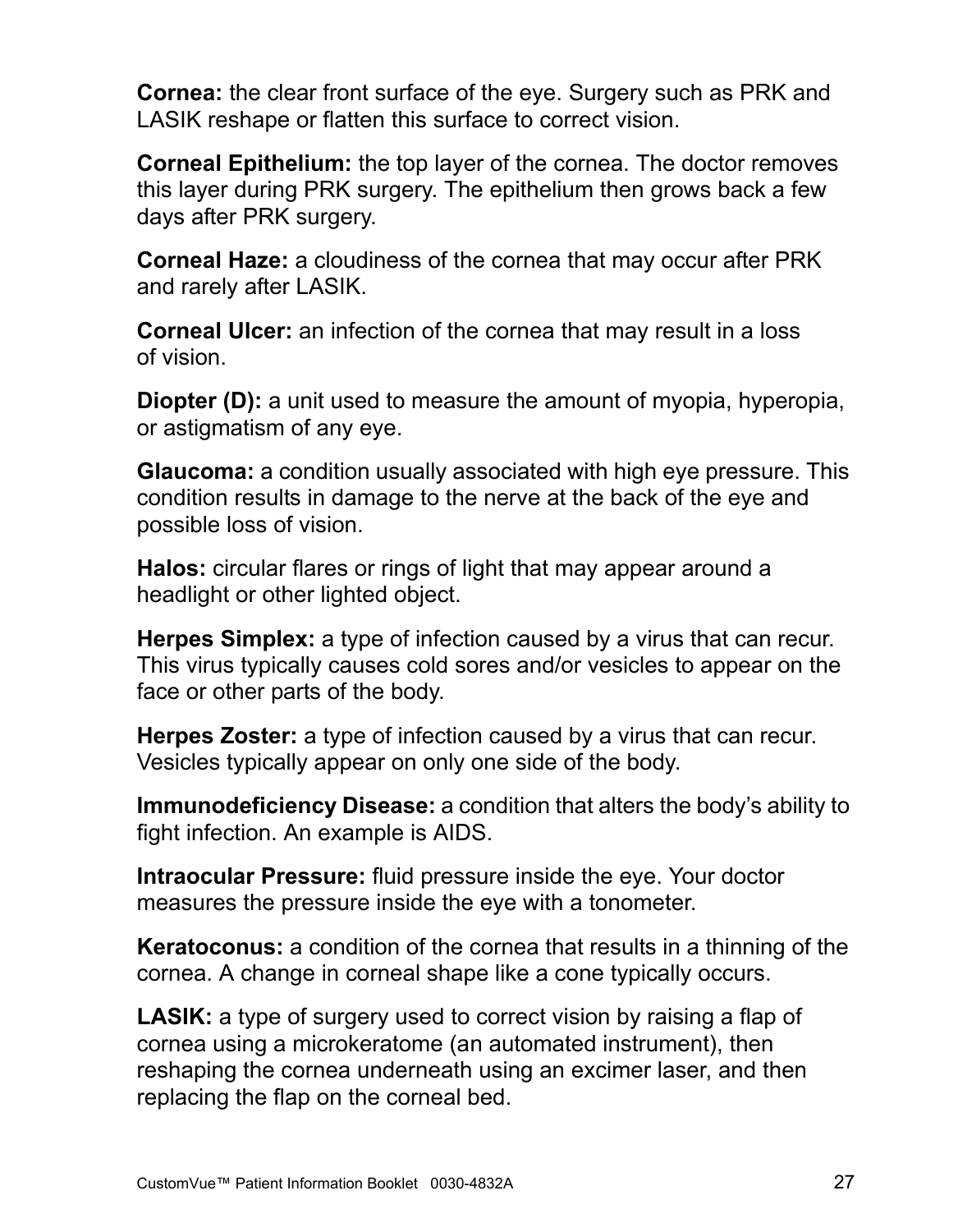**Lens:** a structure inside the eye that helps to focus light onto the back of the eye, or an optical instrument for forming an image by focusing rays of light.

**Microkeratome:** an automated surgical tool that cuts a flap of tissue from the front surface of the eye with a blade or laser.

**Myopia:** a refractive error in which the cornea and lens focus light rays from distant objects in front of the retina, causing images of distant objects to appear blurry. Nearsightedness is another term for myopia.

**Nearsightedness:** a refractive error in which the cornea and lens focus light rays from distant objects in front of the retina, causing images of distant objects to appear blurry. Myopia is another term for nearsightedness.

**Ocular Hypertension:** an increase in the pressure inside the eye.

**Photorefractive Keratectomy (PRK):** a type of surgery used to correct vision by reshaping the top surface of the cornea using an excimer laser.

**Radial Keratotomy (RK):** a type of surgery used to correct vision by flattening the cornea with a scalpel.

**Refract:** to bend or focus rays of light.

**Refraction:** the focusing power of a lens or eye.

**Refractive Error:** a focusing error of the eye, in which parallel light rays are not brought to a sharp focus precisely on the retina, producing a blurred image. Refractive errors can be myopic, astigmatic, or hyperopic.

**Regression:** a decrease in the amount of vision correction after LASIK surgery.

**Retina:** the back surface of the eye. The retina senses focused light and transfers signals to the brain.

**Wavefront:** a surface representing the cross-section of the paths that light rays follow as they travel through the eye.

**Wavefront error:** simple and complex focusing errors in the eye that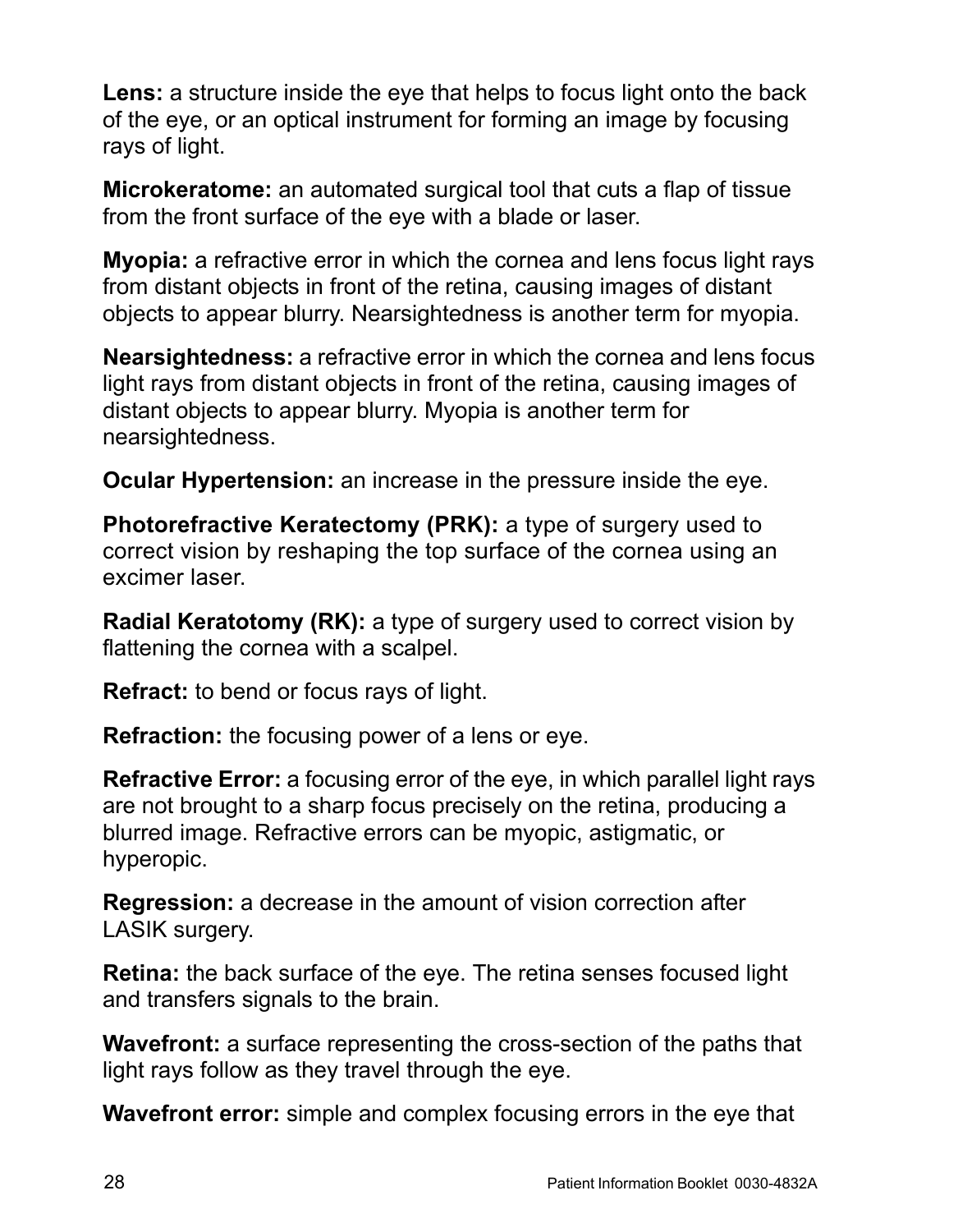are revealed by differences in the paths of light rays as they are bent by the eye.

**WavePrint**®**:** a color map that displays wavefront errors measured by the VISX WaveScan WaveFront® System.

**WaveScan**®**:** the VISX WaveScan WaveFront System is a diagnostic instrument to objectively measure the refractive errors of the eye.